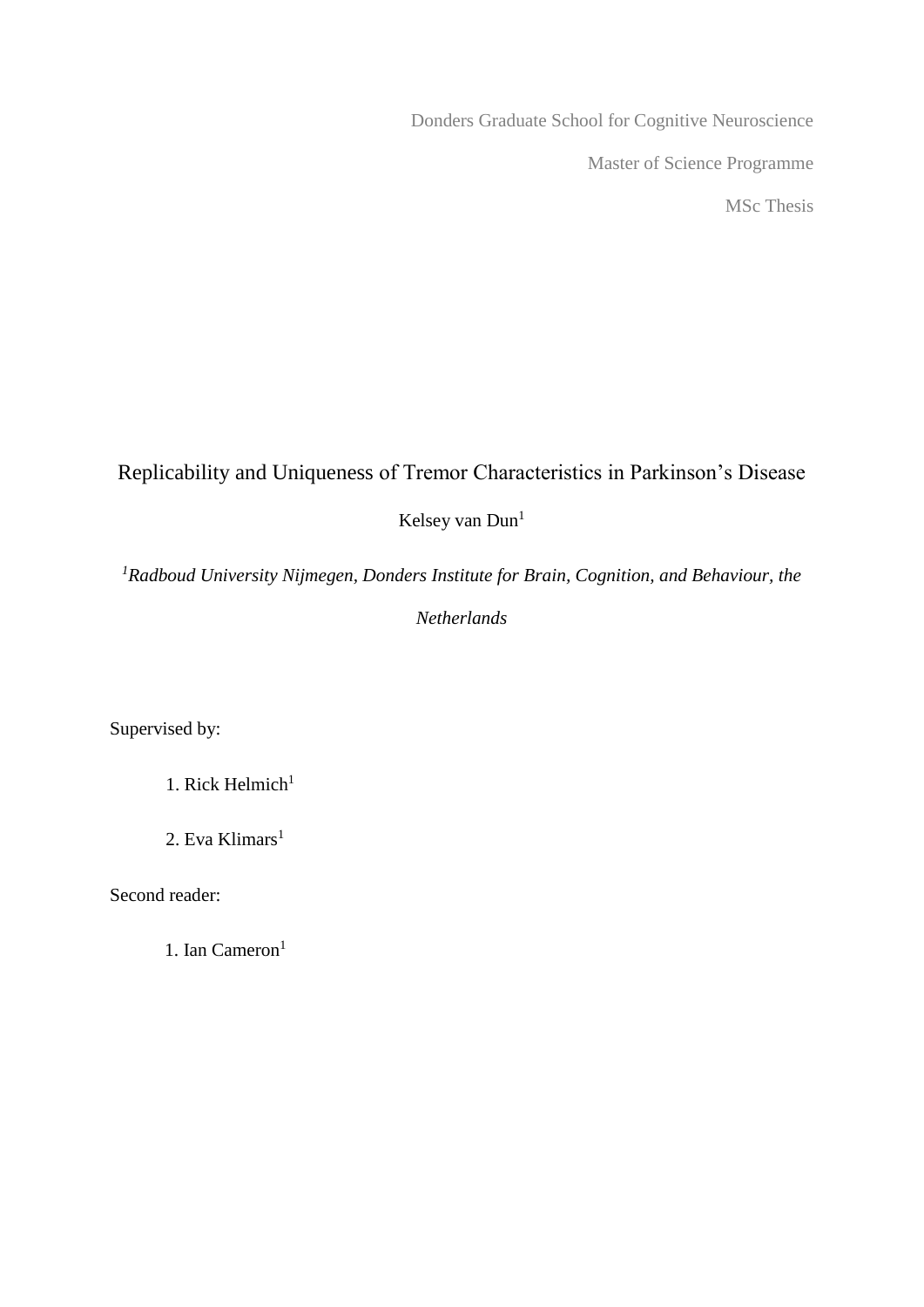### **Abstract**

Parkinson's disease (PD) is a heterogeneous disease characterized by bradykinesia, rigidity, and resting tremor. While bradykinesia and rigidity have a consistent response to mediation, resting tremor has not. Research into the causes of heterogeneous responses of tremor to medication is necessary, as patients describe tremor as their second most bothersome symptoms, and clinicians are currently forced to follow a trial-and-error approach when treating this symptom. Therefore, this study aims at identifying replicable and unique tremor-characteristics that might be used to identify subpopulations of PD to predict the most suitable treatment. We measured patients with PD on two occasions. We assessed replicability of the clinical severity of the tremor, frequency and amplitude in rest and during cognitivecoactivation, the spatial correlation within the tremor-amplitude related network, and the stability of the peak activation location within this network. We observed high replicability of clinical- and accelerometry characteristics. Spatial correlations and Euclidean distances were not replicable between days. We conclude that clinical- and accelerometry parameters might be suitable for identification of subgroups of patients, but our fMRI-derived parameters seem uninformative for clinical practice.

*Keywords: Parkinson's disease, replicability, cerebello-thalamo-cortical-network, biomarkers, resting tremor*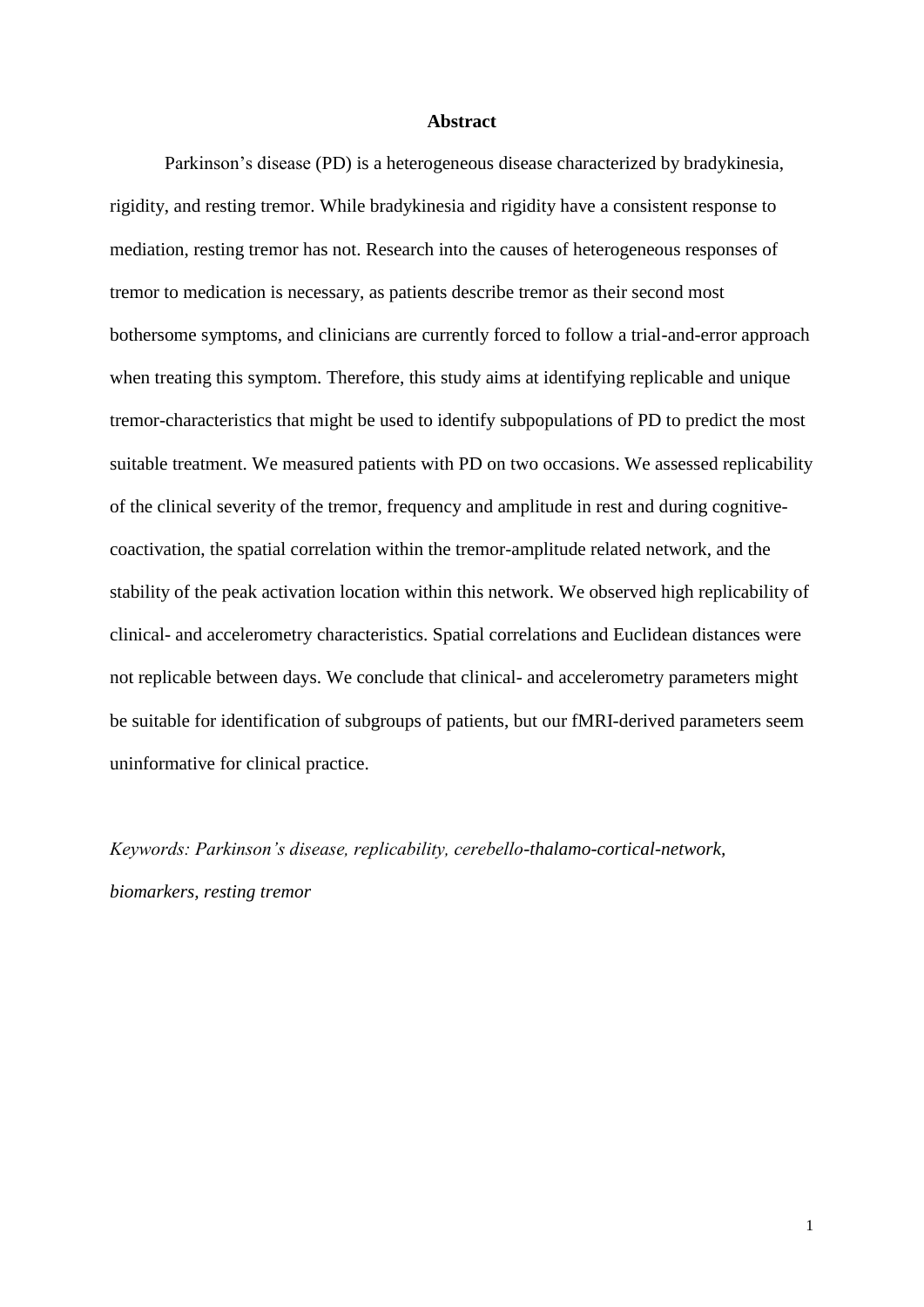## **Introduction**

Parkinson's disease (PD) is a progressive neurodegenerative disorder characterized by prominent motor symptoms such as rigidity, bradykinesia, and resting tremor. Tremor is one of the cardinal symptoms of PD and is reported in almost seventy-five percent of patients. It is defined as an involuntary, rhythmic, and oscillatory movement of a body part, most often the limbs (Deuschl *et al.,* 1989). PD tremor often starts unilateral and can stay asymmetrical through disease duration. The typical PD tremor occurs at rest, meaning that the affected body part is not voluntarily activated and is completely supported against gravity. Although multiple other types of tremor might occur in PD, this paper will primarily focus on resting tremor.

PD is hallmarked by degeneration of dopaminergic cells in the substantia nigra pars compacta (SNpc), an area in the midbrain (Fearnley & Lees, 1991). The motor symptoms in PD are thought to result from this degeneration, leading to less dopaminergic input to the striatum (Kish, Shannak & Hornykiewicz, 1988; Bezard, Dovero, & Prunier, 2001). PD is thus characterized by lower levels of striatal dopamine. However, dopaminergic loss in the striatum only correlates with two of three main clinical PD motor symptoms, bradykinesia and rigidity, but not resting tremor (Helmich, Janssen, Oyen, Bloem, & Toni, 2011). Conversely, tremor severity correlated specifically with dopamine depletion in the globus pallidus internus (GPi), globus pallidus externus (GPe), and the putamen. Helmich *et al.,*  (2011) also observed that the amplitude of resting tremor is associated with another circuit involving the ventral intermediate nucleus of the thalamus, the motor cortex, and the cerebellum, also called the CBLM-VIM-MC-circuit or the cerebello-thalamo-cortical-circuit. Pallidal depletion has been suggested to underlie increased coupling between the basal ganglia and the CBLM-VIM-MC-circuit (Helmich *et al.,* 2011; Helmich, Hallet, Deuschl, Toni, & Bloem, 2012). Therefore, tremor is currently interpreted as the pathological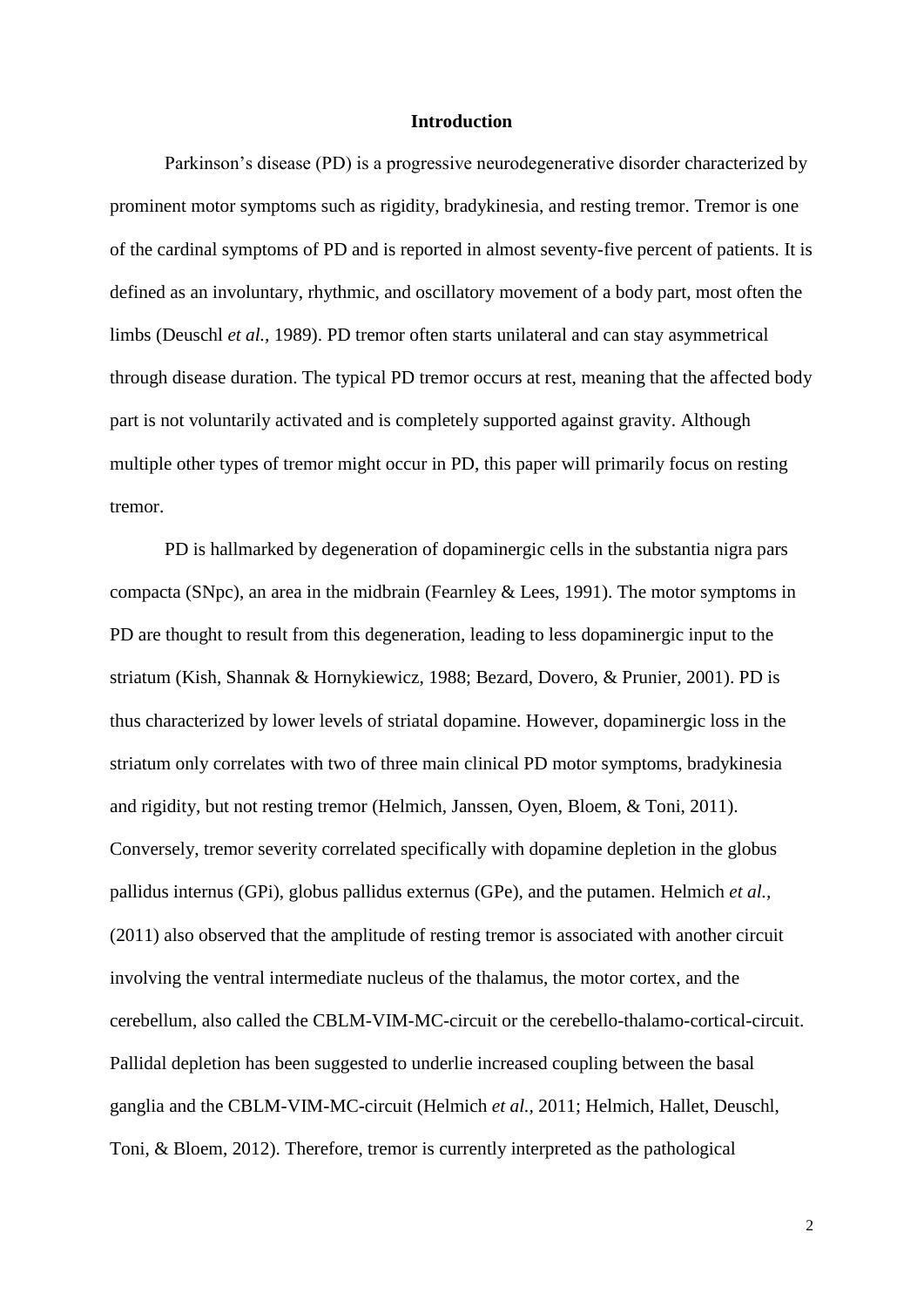interaction between the basal ganglia and the cerebello-thalamo-cortical circuit, in which the basal ganglia initiate resting tremor and the CBLM-VIM-MC-circuit propagates it.

Further, resting tremor in particular shows a highly variable and inconsistent response to available medications across patients. To date, most medication is dopaminergic-based, with levodopa as the most common prescribed one. Levodopa is considered the most effective treatment so far, but still only reduces tremor in a subgroup of patients**.** Dirkx *et al* (2017) investigated how dopamine influences the CBLM-VIM-MC-circuit and the basal ganglia. They observed that dopamine reduced activity in the GPi and VIM, but more importantly, directly increased the self-inhibition of the VIM, thereby reducing tremor. This effect was specifically found for resting tremor, and was thus not associated with bradykinesia and rigidity. Moreover, this effect was only present for dopamine-responsive tremor. Further research into the causes of heterogeneous responses of tremor to medication is necessary, as patients describe tremor as their second most bothersome symptoms, and clinicians are currently forced to follow a trial-and-error approach when treating this symptom.

All the above findings are based on group-level analyses, where between-subject differences are not considered. Although the role of the cerebello-thalamo-cortical circuit is proven to be highly consistent and replicable across independent cohorts of PD patients (Helmich *et al*., 2011; Helmich *et al*., 2012; Dirkx *et al*., 2017), it has not been investigated at an individual level. It therefore remains unclear to what extent inter-individual variability in the architecture of this circuit exists and how this might relate to differences in treatment response, e.g. help with predicting which treatment would be most effective. A requirement to use information about the architecture of the tremor circuit as a predictor of treatment success, is that parameters show sufficient interindividual differences and at the same time intraindividual stability over time.

3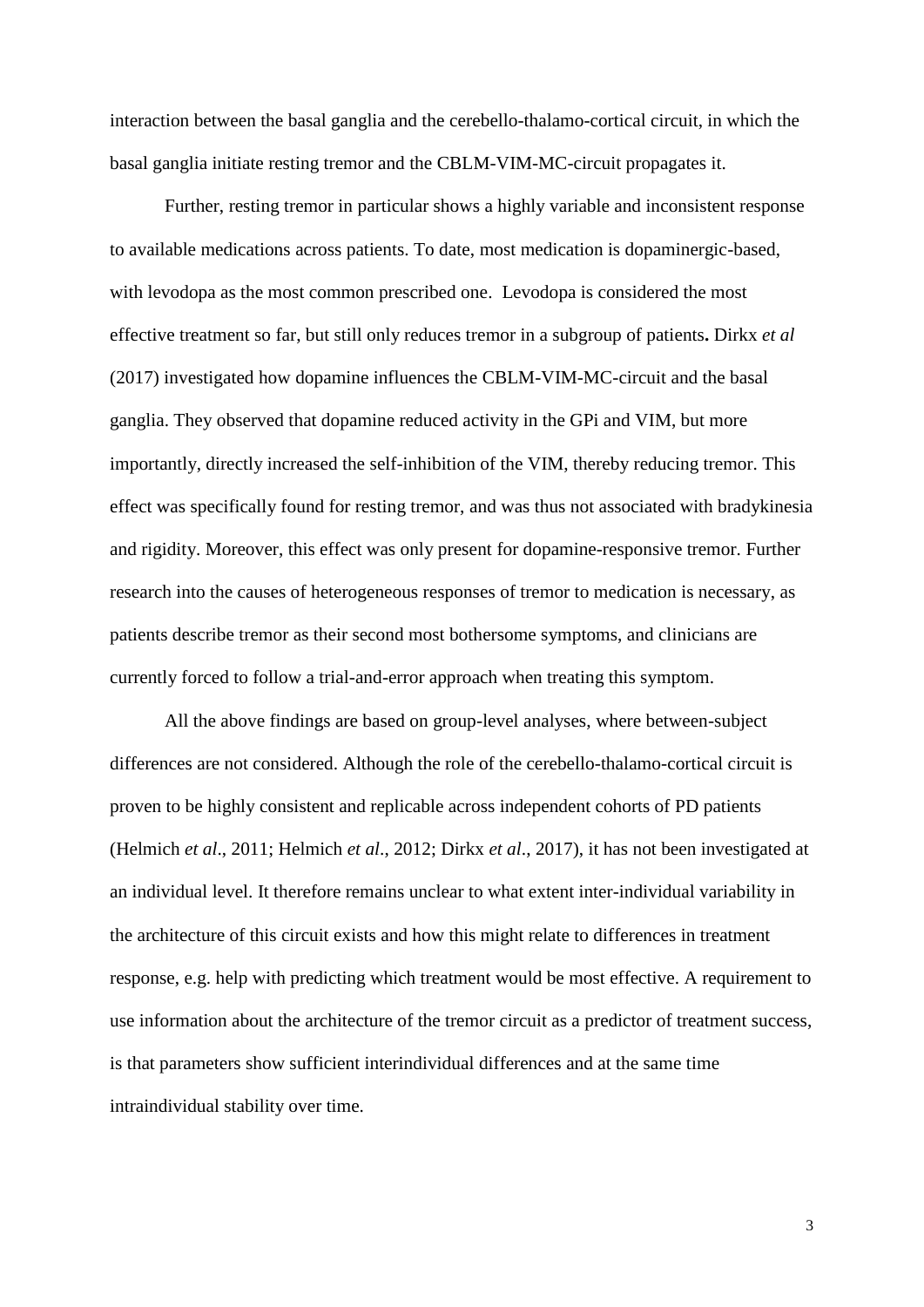There is increasing evidence that functional differences in brain networks between individuals exist. Finn *et al* (2015) examined both resting-state and task-related data of the Human Connectome Project (HCP) to investigate the predictive value of individual functional connectivity networks. Healthy participants were scanned on consecutive days. The authors show that it is possible to use functional connectivity parameters as a predictor to identify an individual from a large group, with accuracies between 96-97% when using resting-state data. However, the between-session interval was one day and the data was of very high quality thereby making it not directly generalizable. Nevertheless, a replication study with lower quality data was also able to identify individuals based on their functional connectivity profiles, albeit with a lower accuracy around 55-65% (Waller *et al.,* 2017). This might indicate that brain networks are unique to an individual and stable over time. However, this has not been tested specifically for the CBLM-VIM-MC network in PD patients.

Moreover, resting tremor is often quantified using clinical- and electrophysiological measurements, focusing mostly on tremor frequency and tremor power. Tremor frequency often ranges from 4-6 Hz in PD (Budzianowska & Honczarenko, 2009). It is known that tremor frequency is relatively stable over time when comparing groups (Hellwig *et al*, 2009). Results regarding stability of tremor amplitude are unclear, but at least indicate that it is highly context-dependent (Zach *et al*, 2015). However, the between-subject variability and long-term stability of these characteristics have also not been tested yet.

Therefore, this study aims at identifying the stability and uniqueness of tremor-related parameters on an individual level. To address this question, we move from group-level inference to individual data, and use precision neuroscience to work towards personalized medicine. We aim to identify tremor-related characteristics that might serve as an individual tremor *fingerprint*, based on the combination of individual neuroimaging, accelerometry- and clinical data. These individual characteristics might then help in identifying subpopulations of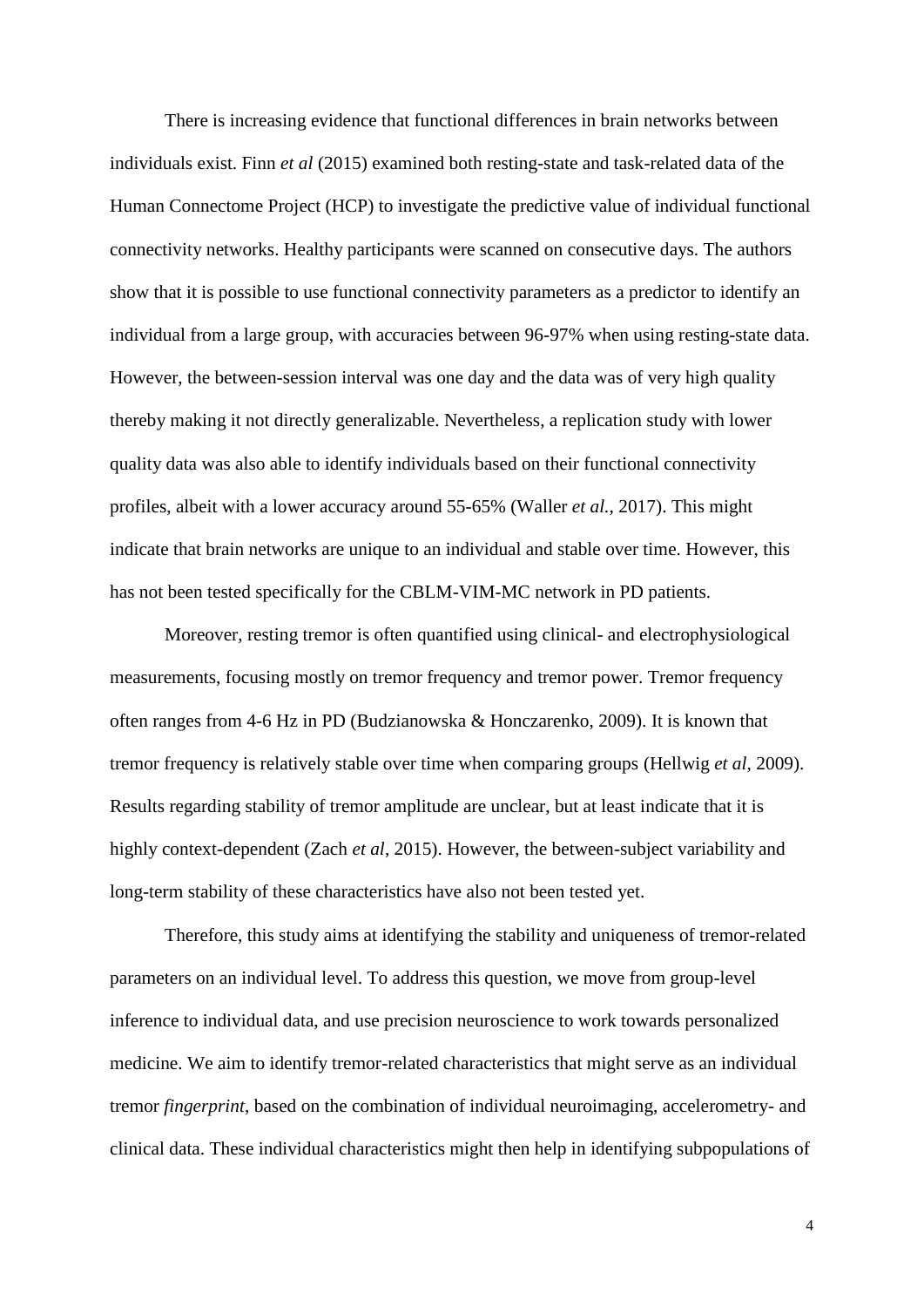patients, and in predicting treatment success and selecting patient-tailored treatments. We hypothesize that there are individual differences in all three modalities and that it is possible to establish an individual tremor *fingerprint* that is stable over time, which might function as a biomarker. We test this hypothesis by using concurrent accelerometry (ACC) with restingstate fMRI while focusing on the earlier established CBLM-VIM-MC network. We additionally extract tremor characteristics from behavioral accelerometry- and clinical measures.

## **Materials and Methods**

#### *Subjects and Inclusion*

We recruited patients through their neurologist at the Neurology department of the Radboud University Medical Centre in Nijmegen. Most patients had participated in Parkinson's research previously and agreed to be subsequently approached for further research. We included 13 patients with a diagnosis of idiopathic Parkinson's disease according to the UK brain bank criteria with the presence of a clear resting tremor of at least one arm. Exclusion criteria were 1) the presence of other psychiatric or neurological symptoms, 2) presence of a severe head tremor or dyskinesia and 3) contraindications for (f)MRI scanning and transcranial alternating current stimulation (tACS). Patients had to be compatible for tACS, because as a part of this study patients also underwent tACS over the primary motor cortex at individual tremor frequency to assess whether tremor could be modulated by this non-invasive type of brain stimulation. However, this research question will not be addressed in this thesis.

Patients were measured on two separate days, with on average 78 days in between. On both days the exact same measurements were conducted, with the addition of two short tACS sessions on the second day only: a 25 minute tACS session (total stimulation duration 16 minutes) halfway the testing day and a 30 minute tACS-fMRI session (total stimulation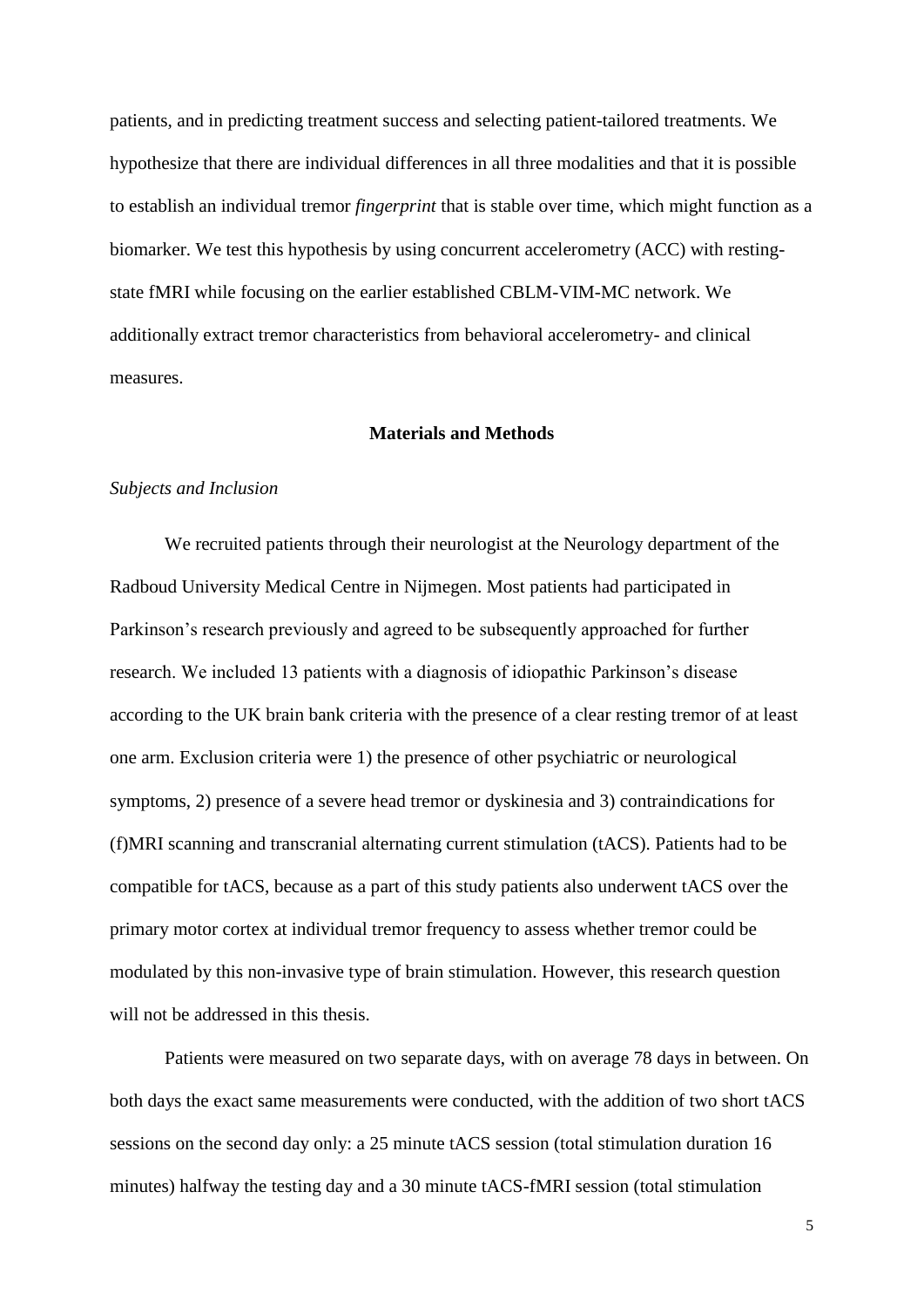duration 20 minutes) after all other assessments. Measurements started in the morning and lasted approximately three and a half hours on day one and six hours on day two. Patients were measured in the practically defined off medication state, i.e.  $\geq 12$  h off short acting levodopa,  $\geq$  24 h off long acting levodopa and short acting dopamine agonists, and  $\geq$  48 h off extended release dopamine agonists. All participants gave written informed consent prior to their inclusion.

### *Cognitive Tests*

We assessed cognitive functioning using the Montreal Cognitive Assessment (MOCA) and the Frontal Assessment Battery (FAB) only on day one as an indication of overall cognitive performance. Scores were not used as an exclusion criterion.

## *Clinical Tremor Measurements*

Our first outcome measure is the clinical resting tremor score of the most affected arm as part of the Fahn-Tolosa-Marin Tremor Rating Scale Part A (Fahn *et al.,* 1993), which was used to evaluate tremor on both days. Tremor was rated by the same rater on both days. Additionally, the severity of motor symptoms was assessed on day one using the UPDRS part III. Videos were made to allow for a second opinion from a neurologist in case of uncertainty about ratings.

#### *Tremor Activity Assessment*

During the following assessment of tremor activity using accelerometry, we identified a number of individual tremor characteristics, such as the rest tremor frequency, rest tremor power (log transformed) and the change in both parameters during cognitive co-activation (mental arithmetic). On both days an identical procedure was followed. We quantified tremor movements using a three dimensional Acceleration Sensor (ACC; Brain Products GmbH, Germany; sensitivity:  $420 \text{ mV/g}$  with standardized placement: centrally on the dorsum of the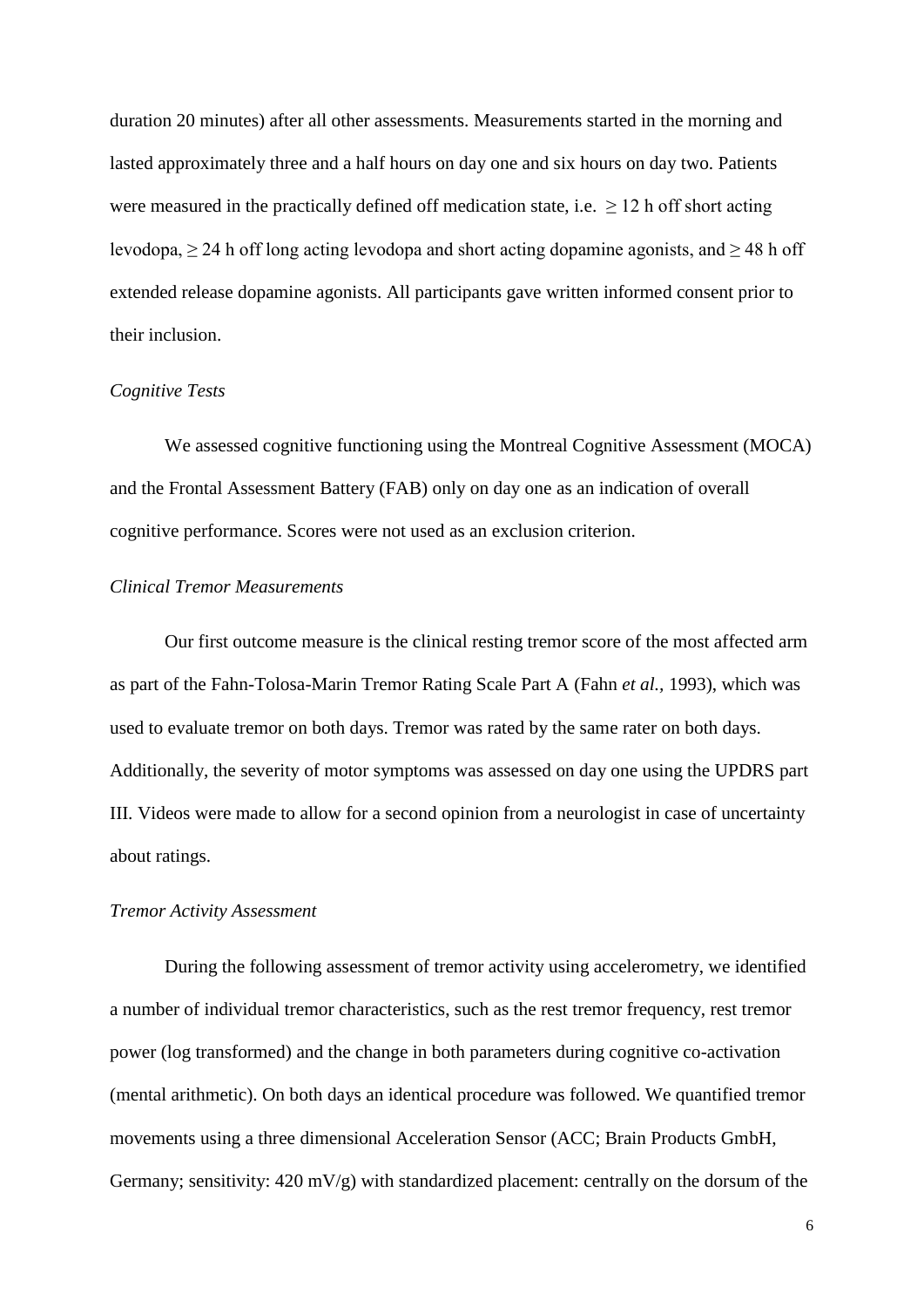most affected hand. This standardization allows us to compare outcome measures on different days to each other. The tremor of patients was assessed for two conditions while participants were sitting in a chair with their feet on the ground, their back supported, the lower arms lying on the armrests and their hands unsupported and unrestricted. We recorded tremor in rest and during cognitive co-activation (coco), which consisted of loud backwards counting in steps of three or seven as fast as possible, i.e. in the individual maximum speed while the examiner verbally encouraged rapid responding (social evaluation). The rest and coco condition were alternated and measured three times, each trial lasting one minute. The procedure was recorded on video and recorded using a BrainAmp ExG and BrainVision Recorder (Brain Products GmbH, Germany).

### *Processing of Tremor Accelerometry*

Accelerometry data was preprocessed using Fieldtrip (Oostenveld et al, 2011). Data was detrended, demeaned, and bandpass filtered at [2-20 Hz]. Data was segmented in five seconds and a Fast Fourier Transform was applied to frequencies between 2-16 Hz, using a Hanning Taper of 2 seconds with a resolution of 0.5 Hz. All timepoints were averaged to extract the average powerspectrum. We then calculated the peak tremor frequency and the log-transformed amplitude at peak frequency for both the rest and coco condition. Logtransformed rest amplitude values were subtracted from the log transformed coco amplitude value to indicate sensitivity to cognitive stress.

Additionally, accelerometry measurements during fMRI were processed identically to the tremor-accelerometry data mentioned above with additional calculation of the time course of the tremor amplitude over time at individual tremor frequency. We also calculated the first derivative of the amplitude regressor. This resulted in two patient-specific regressors, one describing fluctuations in tremor amplitude, and one describing onset of tremor episodes.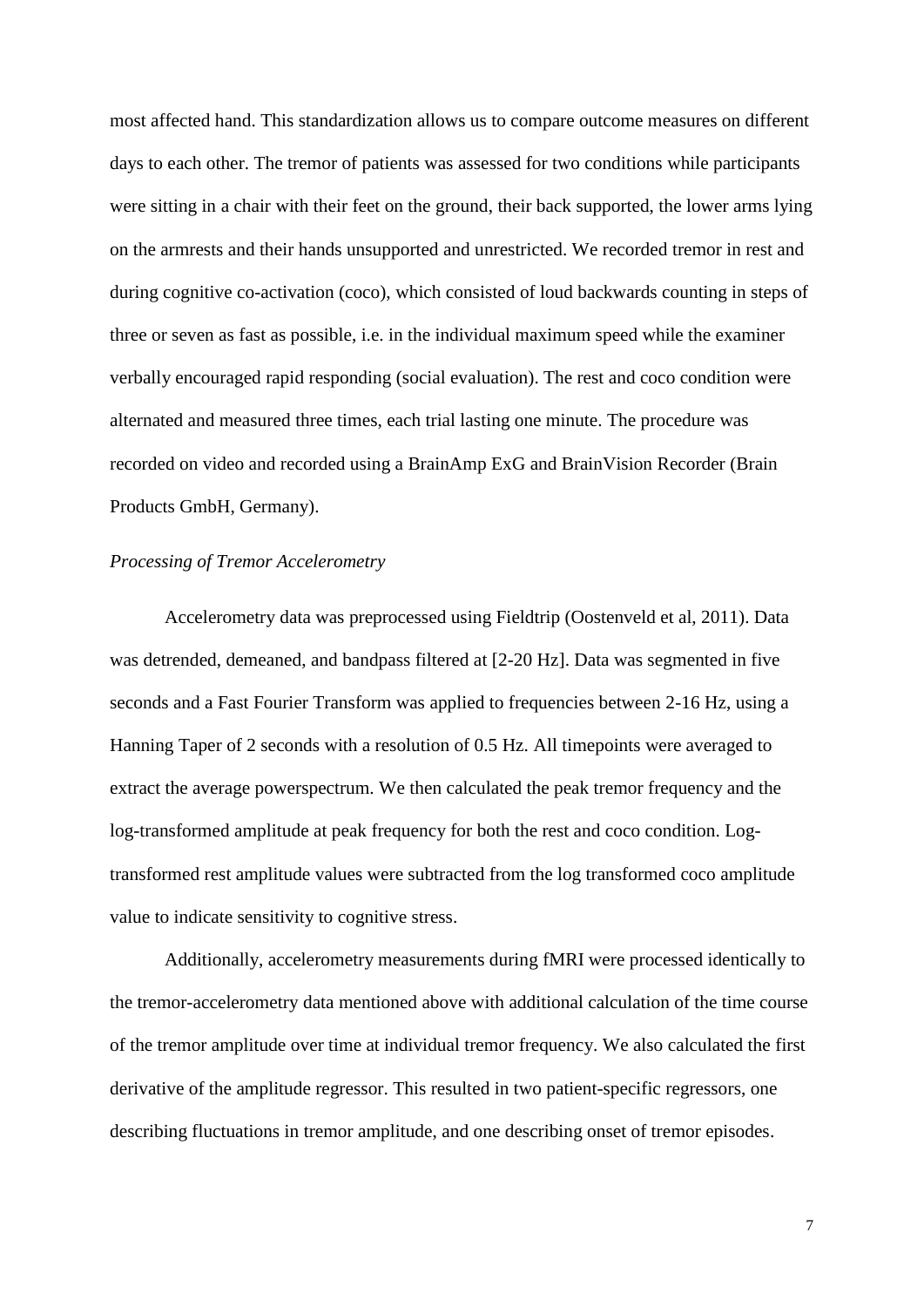After convolution with a haemodynamic response function, we used both regressors in a multiple-regression analysis.

### *Image Acquisition*

In a third assessment we measured tremor-related activity using concurrent accelerometry-fMRI scanning. We obtained an fMRI scan with the same ACC setup as during the tremor measurement mentioned above. The scan on day one was identical to day two, but due to the additional tests performed on day two the measurement was on average about 1.5 hours later. Additionally, the second fMRI acquisition was conducted with MRI-compatible tACS electrodes (one above the motor cortex and one on the shoulder), which is not considered in this paper. This did not cause major artefacts in the data; sporadic distortions were limited to the skull. A 3T Siemens Magnetom MRI system with a 64-channel head coil was used to scan all 13 subjects. We conducted a resting-state fMRI scan where patients were instructed to lie still with their eyes open while focusing on a white fixation cross on a black screen. It was emphasized that patients had to stay awake and had to keep their most affected hand as unrestricted as possible. We used an interleaved multiband gradient-echo echo-planar imaging (GE-EPI) acquisition with an acceleration factor of 6 (TE =  $34$ ms, TR=1s, 72 axial slices**,** voxel size 2mm x 2mm x 2mm, field of view **=** 210 mm, flip angle = 60 degrees, scanning time = 10 minutes; 600 images). Additionally, on day one we obtained an anatomical MPRAGE T1-weighted scan for registration of the functional data of both sessions. (TR = 2300 ms, TE = 3 ms, voxel size = 1mm x 1mm x 1mm, flip angle= 8 degrees, FOV =256 mm**,** scanning time = 10 minutes**)**.

## *Preprocessing of fMRI data*

Preprocessing was done using FMRIB Software Library (FSL 6.0, Jenkinson, Beckmann, Behrens, Woolrich, & Smith, 2012). Functional preprocessing was performed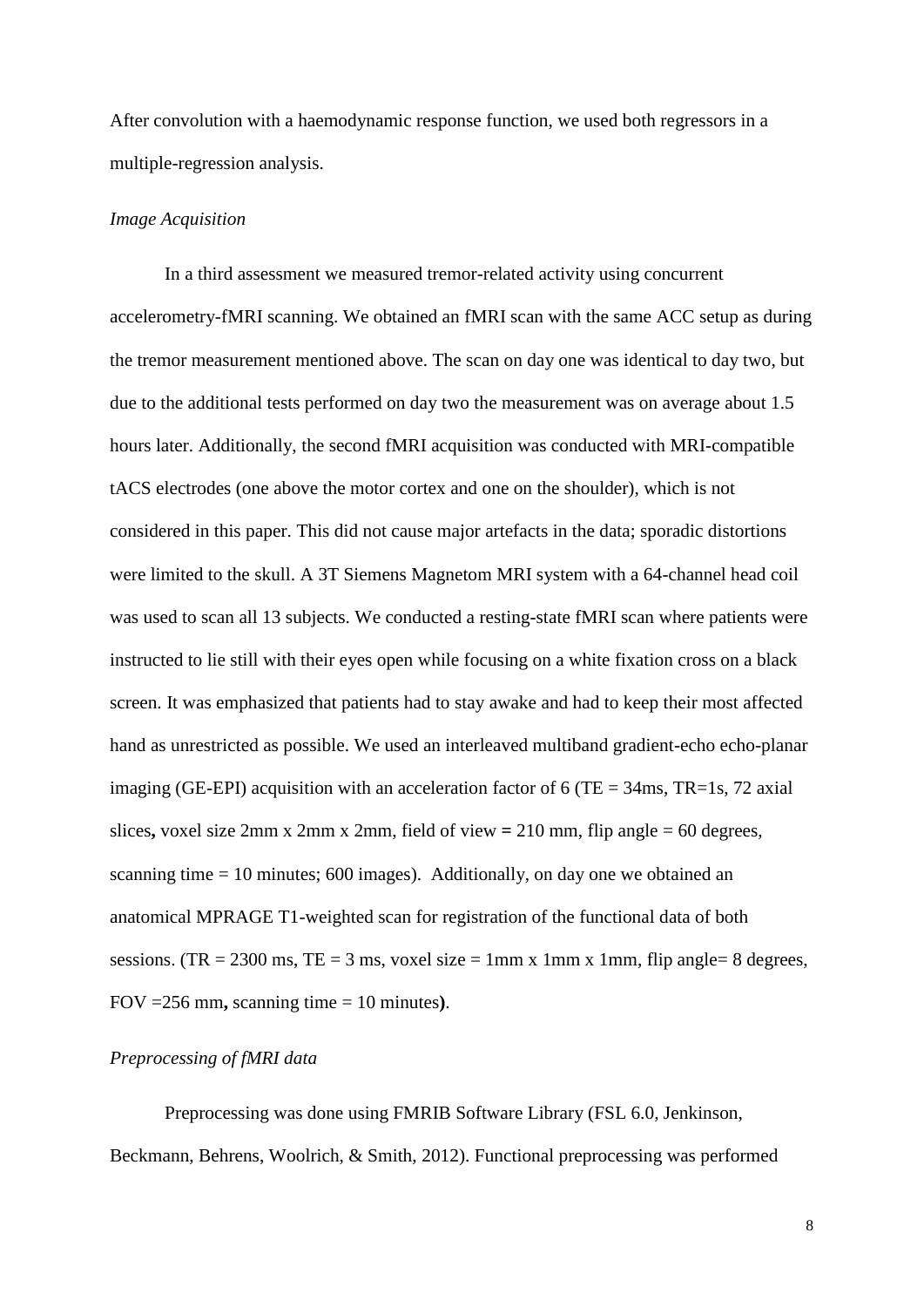using FMRI Expert Analysis Tool (FEAT v6.00) The first six functional images were discarded for calibration of the signal, leaving 594 functional images for preprocessing. Motion correction was done using linear registration to the middle volume using MCFLIRT (FMRIB's Linear Registration Tool) and a spatial smoothing Gaussian Kernel of 3mm at fullwidth at half-maximum (FWHM) was applied. Anatomical images were brain extracted using the Brain Extraction Tool (Smith, 2002). Matrices for later registration of functional images were then registered to the respective subject's anatomical images using 6 DOF affine registration, and T1 images were registered to the MNI152 standard image using 12 DOF affine registration and non-linear registration (FNIRT). Transformation matrices were not applied to the data until higher-level analysis. Next, ICA-AROMA (Pruim et al., 2015) was used to remove secondary head movement components using non-aggressive denoising. Components were checked manually and corrected if necessary. Last, nuisance regression was applied to remove signal from cerebrospinal fluid and white matter regions using linear regression. A second 5.2 mm FWHM Gaussian Kernel was applied to reduce noise, and an additional highpass filter of 0.01 Hz was applied to the data to remove slow drifts.

## *First-level Analysis*

Two separate whole-brain regression analyses were completed with both the individual accelerometry regressors (amplitude and first derivative) on either day one or day two with  $p < .001$  uncorrected. We thus obtained two zstat-images per day, which reflect the correlation of the regressors with each voxel's time course.

## *Second-level Analysis*

Standard-space registration matrices were applied to the zstat-images of all subjects using FEAT. We performed two independent mixed-effects group-level analysis, one for day one and another for day two, to identify the group average tremor amplitude-related activation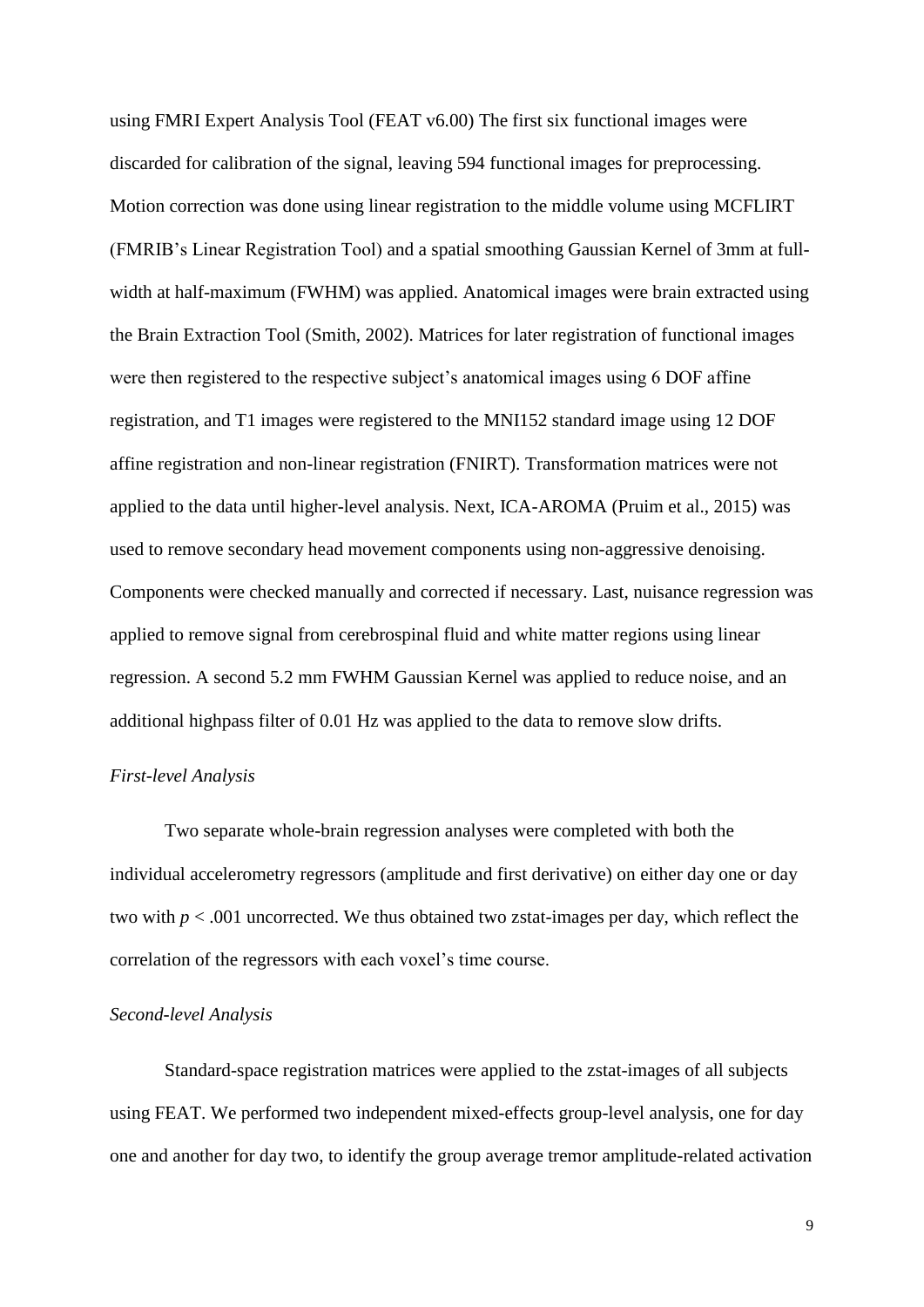in the brain. Second-level results were used to confirm earlier results regarding tremoramplitude-related brain activity in the motor cortex, ventrolateral thalamus, and cerebellum, and to guide our choice for ROI's. An FWE cluster-correction of  $p < .05$  was used. Activity related to the first derivative regressor is outside the scope of this thesis.

### *Replicability of Clinical Rating Scale and Accelerometry*

In the main literature, the intra-class-correlation coefficient (ICC) is widely used as a measure of test-retest, intrarater, and interrater reliability (Koo & Li, 2016). Here, we used this method to assess replicability of clinical- and ACC measurements. One can choose between an 'absolute agreement' or 'consistency' model. Absolute agreement concerns if the same subjects keep the exact same score, while consistency concerns if scores on day one correlate with the scores on day two (e.g. if scores on day two were consistently 1 point higher than on day one). We used the absolute agreement model for random effects (where both measurements and subjects are random), which is indicated as model ICC (2,1) by Shrout & Fleis (1979). For the purpose of the present study, ICCs were interpreted following the main literature;  $0.00-0.50 =$  poor;  $0.51-0.75 =$  moderate;  $0.76-0.90 =$  good;  $0.91 1.00$  = excellent reliability (Koo & Li, 2016).

Unfortunately, an ICC is not directly applicable to the outcome measures that we selected for our fMRI data. Therefore, we will use another method to assess replicability of fMRI-related parameters. However, to keep consistency and comparability within this paper, we also apply this technique to the clinical- and accelerometry-data, additionally to the ICC. The technique is based on comparing the between- and within-subject absolute differences between outcome measures from both sessions, to assess whether selected outcome measures are significantly more similar within subjects than between subjects (i.e. replicable). For all outcome measures of clinical- and accelerometry data, within-subject differences were calculated by subtracting the data of day one from day two and taking the absolute value. This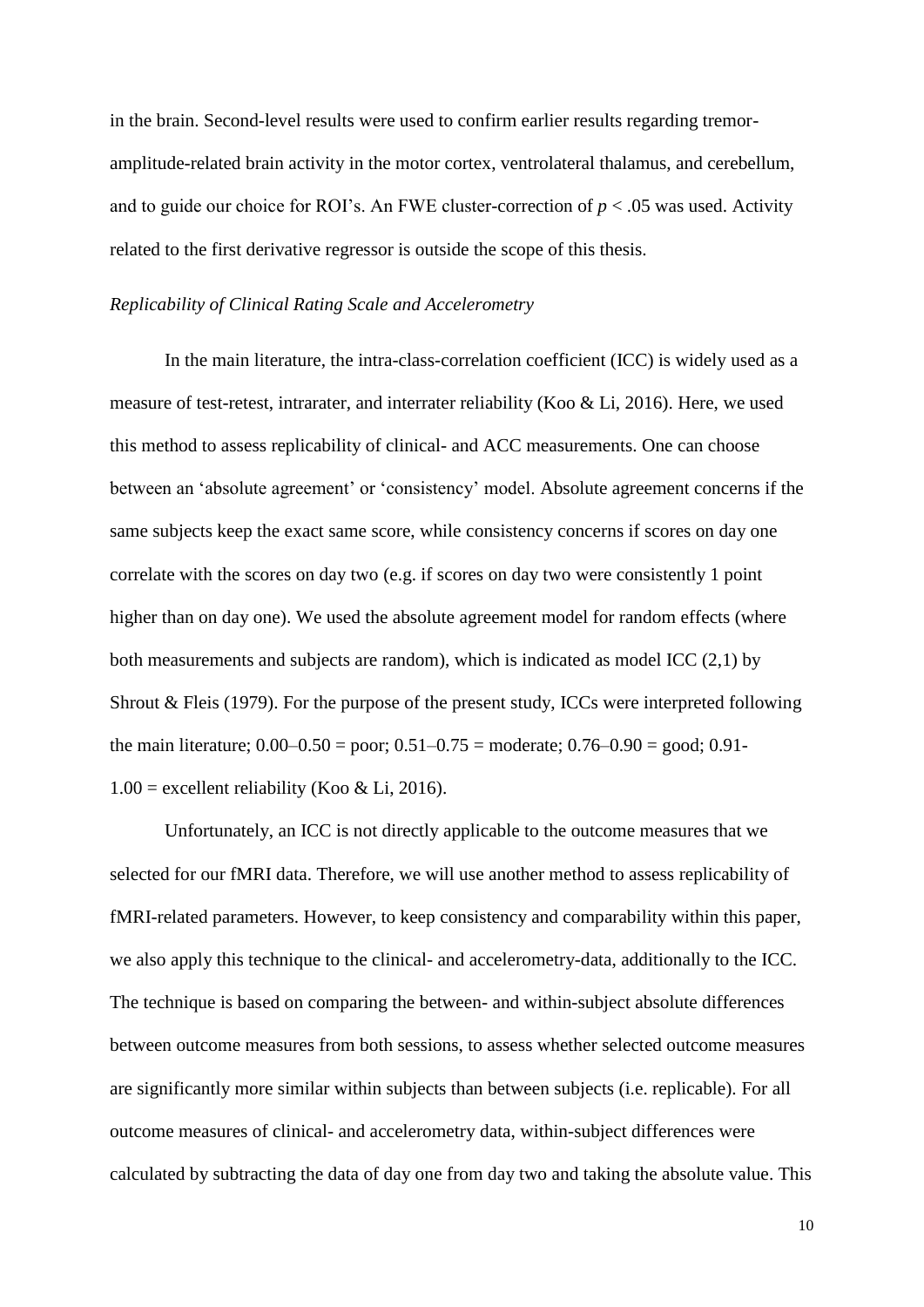is done for every subject and for every outcome parameter. Between-subject absolute differences were calculated by comparing data of a 'reference' subject to the data of every other subject on the same day. This is done for both days, resulting in 12 values per day, and 24 in total. We consider the mean of all reference-to-database combinations of one particular subject as the between-subject difference for this specific subject. Each subject is used as the 'reference' once, thus we calculated one within- and one between-subject absolute difference per outcome measure for every subject. These values are used for statistical testing described below. Figure 1 provides a visual representation of this method.



*Figure 1.* Visual representation of the method used for calculation of the within- and betweensubject differences. Numbers represent subjects and letters represent days (A=day one, B=day two). The red line depicts within-subject comparisons. The black lines depict between-subject comparisons. Subject one on day one (1A) is compared to all other subjects on the same day, and subject one on day two (1B) is compared to all other subjects on the same day. We take the mean of all values and considered this as the between-subject difference. Every subject is the reference once.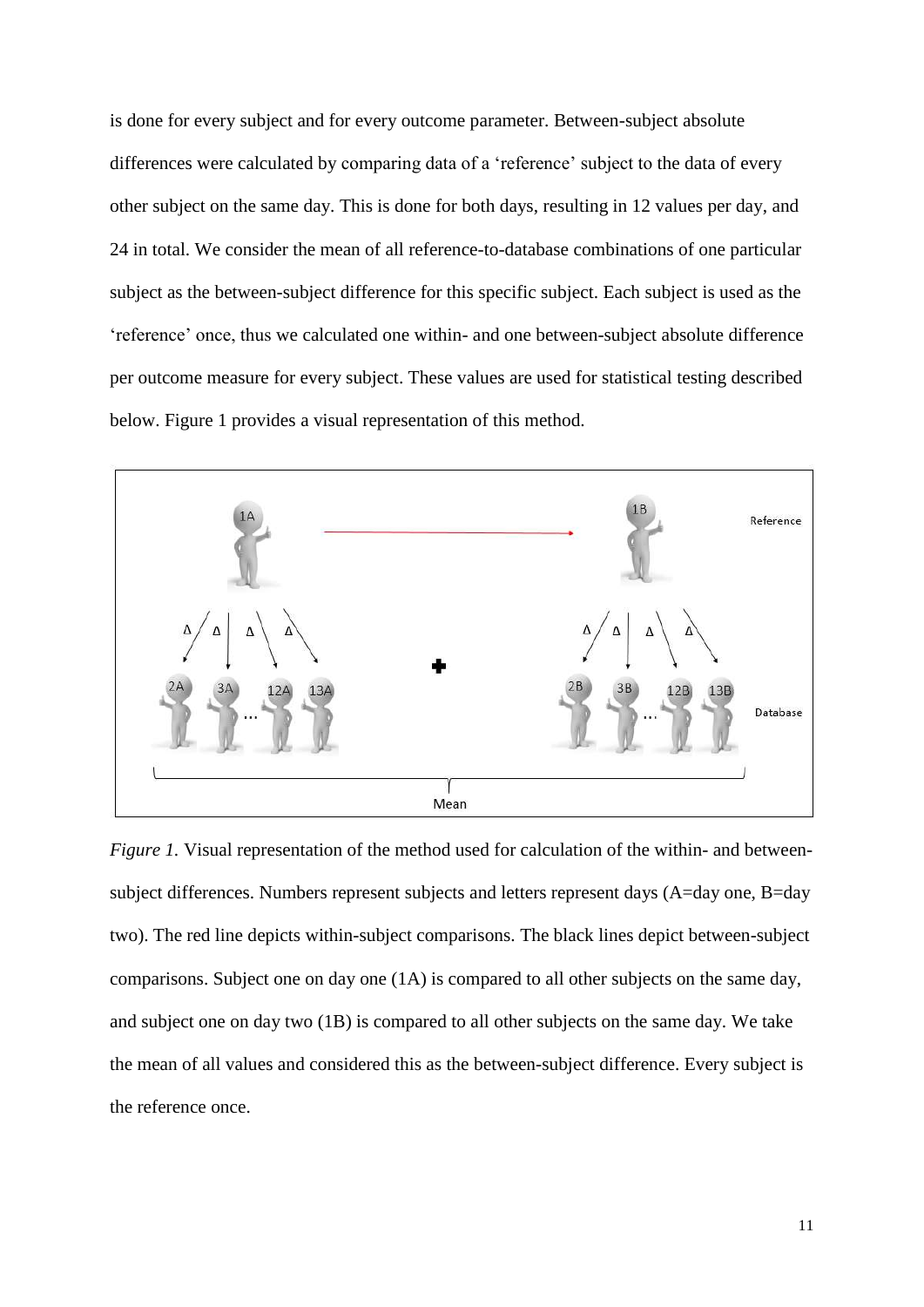## *Replicability of the CTC-network*

Unthresholded amplitude-related zstat-images of every subject on both days were used to perform further analysis on using the fslcc tool (Jenkinson, Beckmann, Behrens, Woolrich, & Smith, 2012). We calculate the spatial correlation for each individual ROI (contralateral motor cortex, ventrolateral thalamus, ipsilateral cerebellum) and the primary visual cortex (V1) as a control region. The within-subject correlation is calculated by correlating the masked zstats of both sessions of one subject with each other. The between-subject correlation is calculated of each subject in a similar manner as described above for the between-subject differences for the tremor assessment (shown in Figure 1). We define a 'reference' image, which is a masked zstat of one subject on day one and correlate it with each zstat-image of other subjects on the same day. The same is done for day two and all these correlation values are averaged to obtain a single between-subject correlation value per subject. Thereby, we obtain two correlation values (one within- and one between-subject) per subject for each ROI separately. Statistical testing is performed on these values. Statistical tests, as described below, are applied to test if within-subject correlations are higher than between-subject correlations.

#### *Replicability of the Peak Activation Location within each ROI of the CTC-network*

The Euclidean distance between the peak activation locations of the amplitude-related zstats from both fMRI sessions of a subject is calculated for each ROI using the following formula:

$$
d(\mathbf{p},\mathbf{q})=\sqrt{(p_1-q_1)^2+(p_2-q_2)^2+(p_3-q_3)^2}.
$$

Where p1 is the x-coordinate on day 1, and q1 is the x-coordinate on day 2, and so on for coordinates y and z. We use FSLstats (a command line function) to extract the coordinates (x-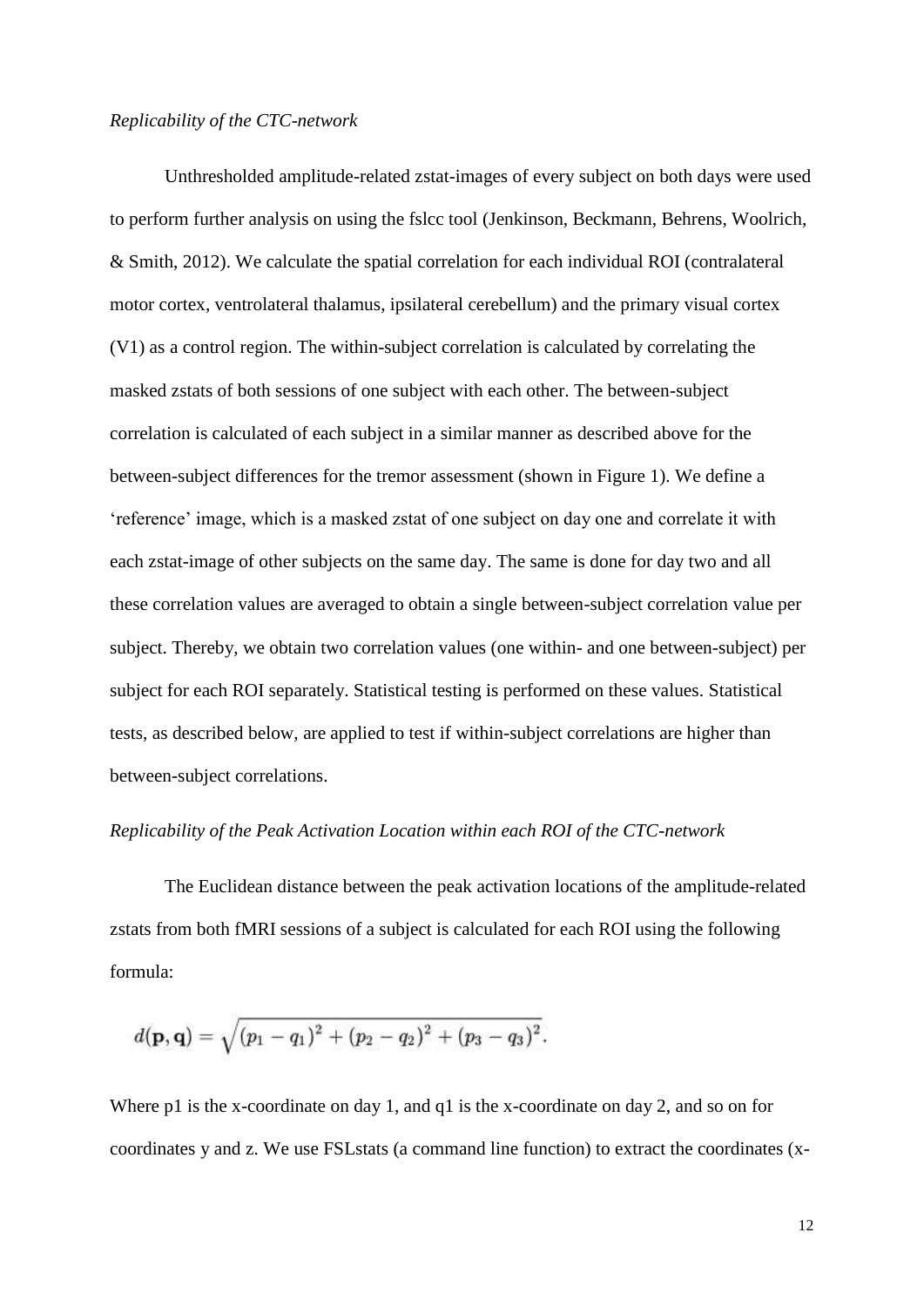y-z) of the maximum amplitude voxel per region of interest, because for clinical applications (such as deep brain stimulation) it might be relevant to known if the location of maximum tremor-related activation has a high within-subject stability. Thus, we extract the x-y-z coordinates of the contralateral motor cortex, the ventrolateral thalamus, ipsilateral cerebellum, and the primary visual cortex as a control region on day one and day two, resulting in eight locations per subject. We then calculate the within-subject distance between the peak activation locations of both sessions of a subject for all three ROI's separately. An average between-subject distance is calculated using the same method as shown in Figure 1. We use the peak activation location of one session of a subject as a reference and calculate the distance within the peak activation locations of every other subject on the same day. This is done for both days and all 24 values are averaged to obtain a single between-subject value per subject. We thus obtain a single within- and between-subject distance which we use for statistical testing described in the next paragraph.

#### *Statistical Analysis*

The Shapiro-Wilk test indicated that the between- and within-subject differences-, correlations- and distances were not normally distributed for any outcome parameter  $(p < .05$ for all parameters). Therefore, we used the Mann-Whitney-U-Test, which is a non-parametric test for independent measures. We hypothesize that within-subject absolute differences are smaller than between-subject absolute differences for clinical-, and accelerometry data. We also hypothesize that within-subject distances are smaller than between-subject distances and that within-subject correlations are higher than between-subject correlations, since this would indicate replicability and uniqueness of outcome parameters. Results were considered statistically significant when one-tailed  $p < .05$ .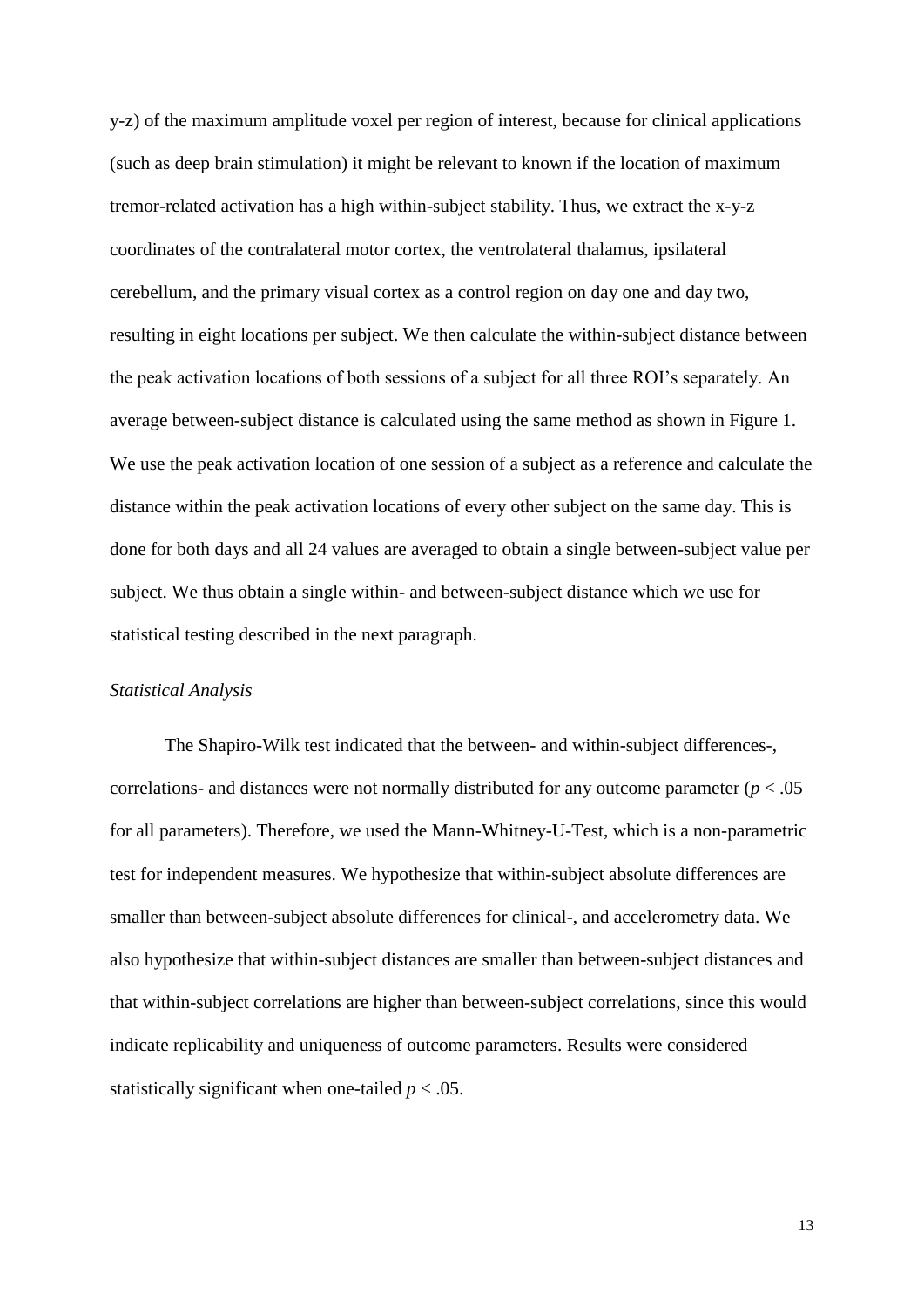## **Results**

## *Patients*

We included 13 patients (10 men, three women) in the analysis. All 13 patients were measured on two days with on average 78 days in between (*SD*=51). Six patients had a lefthand tremor. Their MRI data was flipped using fslswapdim to make data comparable to patients with a right-hand tremor. Additional patient characteristics are presented in table 1.

## **Table 1.**

### *Subject characteristics*

| <b>Characteristic</b>     | Mean $(SD)$ |
|---------------------------|-------------|
|                           |             |
| Age in years              | 61(5.0)     |
| Disease duration in years | 6.2(2.4)    |
| Disease score (UPDRS-III) | 24(7.8)     |
| Male gender $(\%)$        | 10(77)      |
| Days between measurements | 78 (51)     |
| FAB score                 | 15(1.8)     |
| <b>MOCA</b> score         | 27(2.6)     |

*Note*. Mean disease characteristics of all 13 patients are shown. Disease duration was defined as the time in years since official diagnosis. Days between measurements refers to the time delay between the first and second measurement.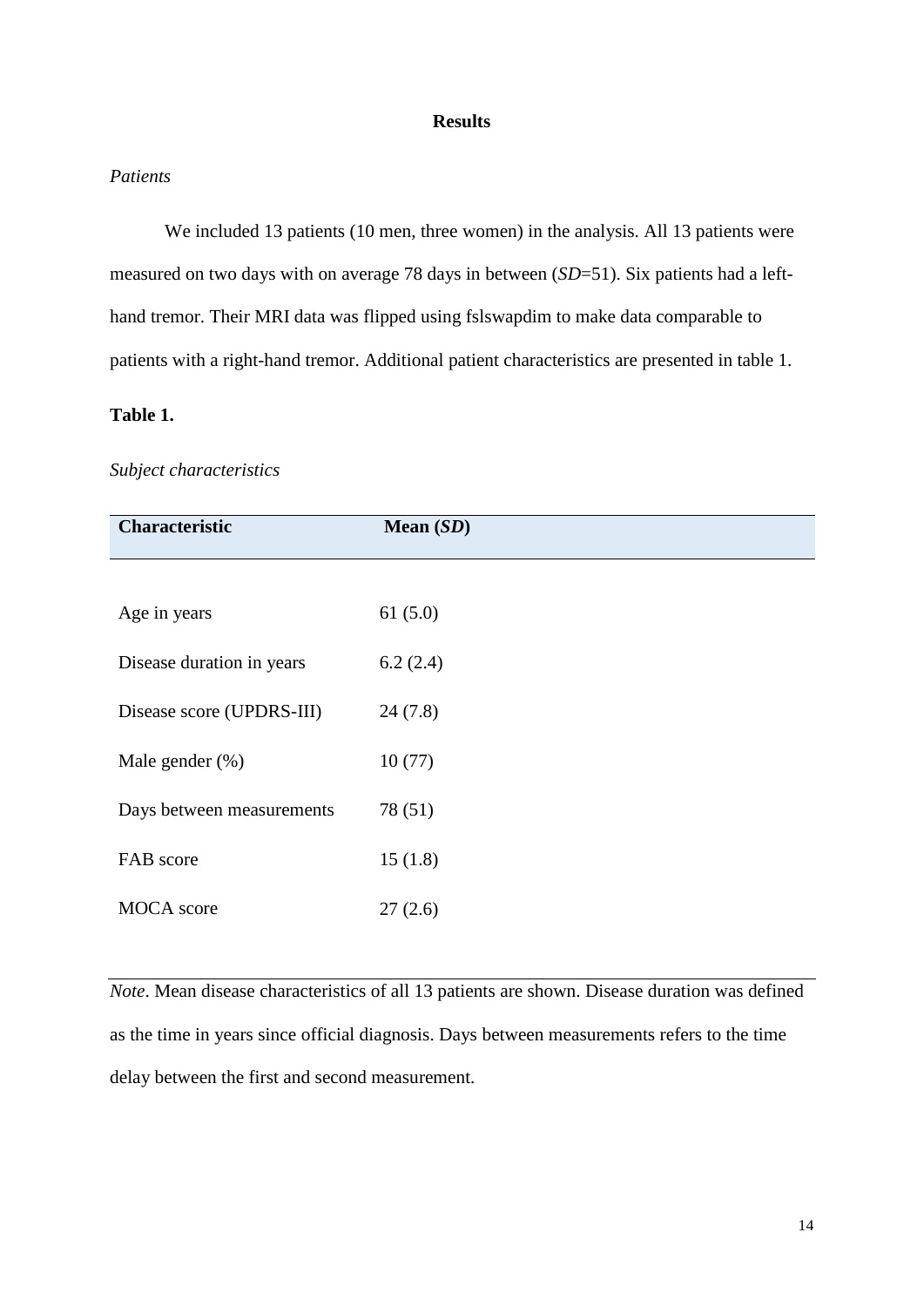Mean clinical rest tremor scores are presented in Table 2, for both day 1 and day 2 separately. Clinical rest tremor scores did not differ significantly between day 1 and day 2, as indicated by a paired-samples t-test ( $t_{12}$  = 1.00, p = .337). All comparisons between days were two-tailed, as no assumptions of directionality were made. Significance was reached when *p*  $< 0.05$ .

# *Accelerometry group characteristics*

Mean values for frequency and amplitude in both conditions are presented in Table 2, for both day 1 and day 2 separately. Neither rest frequency  $(t_{12} = 1.47, p = .165)$ , coco frequency (t<sub>12</sub> = -0.52, *p* = .610), rest amplitude (t<sub>12</sub> = 1.46, *p* = .170) or sensitivity to cognitive stress ( $t_{12}$ = 1.42, *p* = .178) differed significantly between days as indicated by a paired-samples t-test. Significance was reached when  $p < .05$ .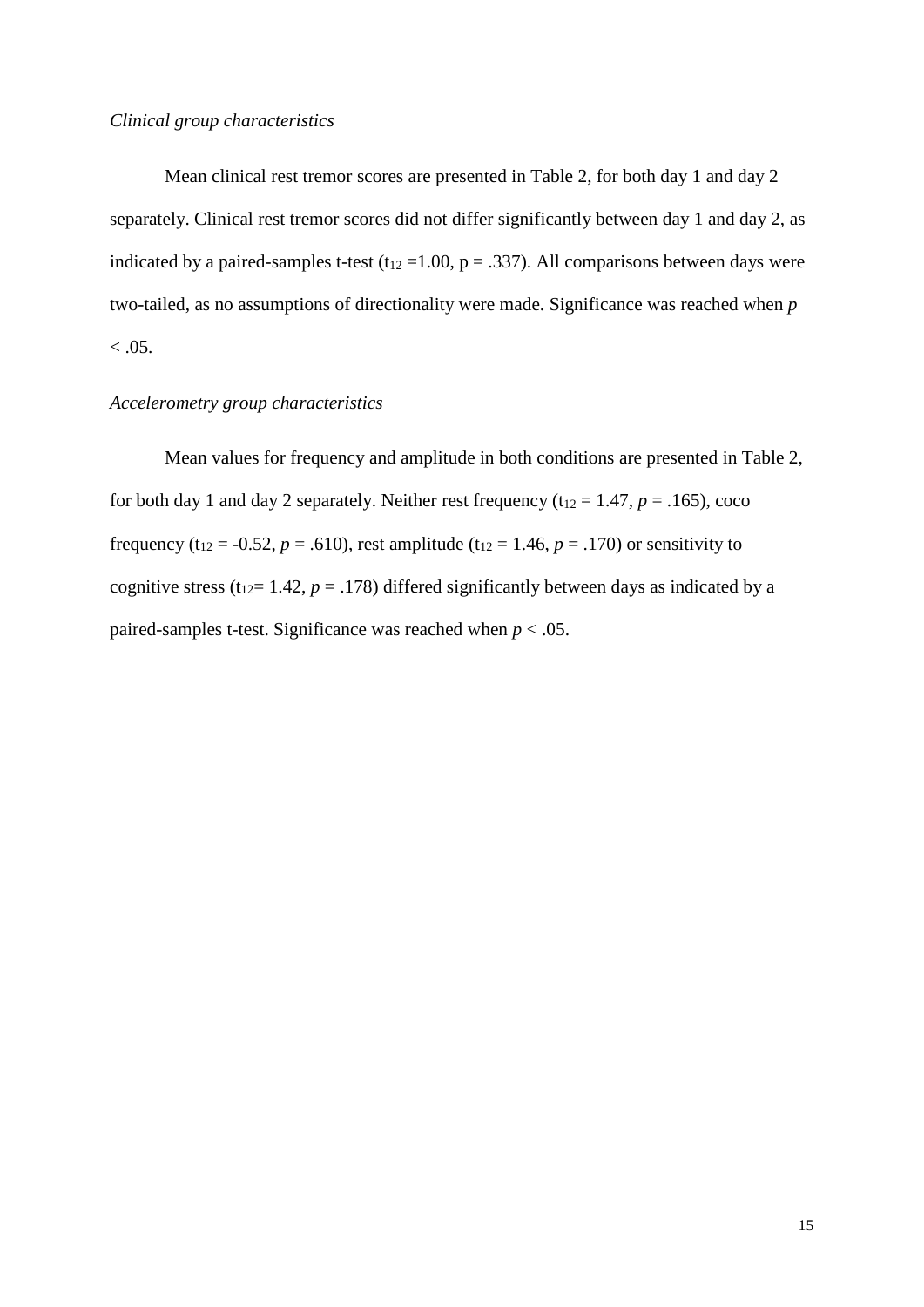# **Table 2.**

|  |  | Group results for clinical- and accelerometry data |
|--|--|----------------------------------------------------|
|  |  |                                                    |

| Characteristic | Day 1        | Day 2        | Sig (two tailed, $p<0.05$ ) |
|----------------|--------------|--------------|-----------------------------|
|                |              |              |                             |
| <b>TRS</b>     |              |              |                             |
| Rest tremor    | 2.61(0.50)   | 2.54(0.51)   | $p = .337$                  |
|                |              |              |                             |
| <b>ACC</b>     |              |              |                             |
| Rest frequency | 4.65(0.70)   | 4.50(0.78)   | $p = .165$                  |
| Rest amplitude | 22.27 (3.91) | 21.70 (3.92) | $p = .170$                  |
| Coco frequency | 4.90(0.56)   | 4.96(0.73)   | $p = .610$                  |
| Coco amplitude | 2.24(2.34)   | 1.76(2.06)   | $p=.178$                    |

*Note.* Mean values are shown with *SD* between parenthesis. Values for TRS and ACC frequencies are raw values, while power values are log transformed. The power in coco is relative to the rest condition, indicating sensitivity to cognitive stress.

## *Replicability of individual clinical- and accelerometry characteristics*

The ICC for clinical resting tremor scores is .85 (CI=.70-.95,  $p < .001$ ), which indicates *good* replicability between days.

Two ACC-related outcome variables show an ICC > .90, which indicates *excellent* replicability**.** For rest frequency, we find an ICC of .95 (CI = .85-.98, *p* = .004) and for rest power we find an ICC of .93 (CI =  $0.79$ - $0.97$ ,  $p = .003$ ). Frequency in the coco condition has an ICC of .88 (CI = .68-.96,  $p = < .001$ ) and power in the coco condition shows an ICC of .84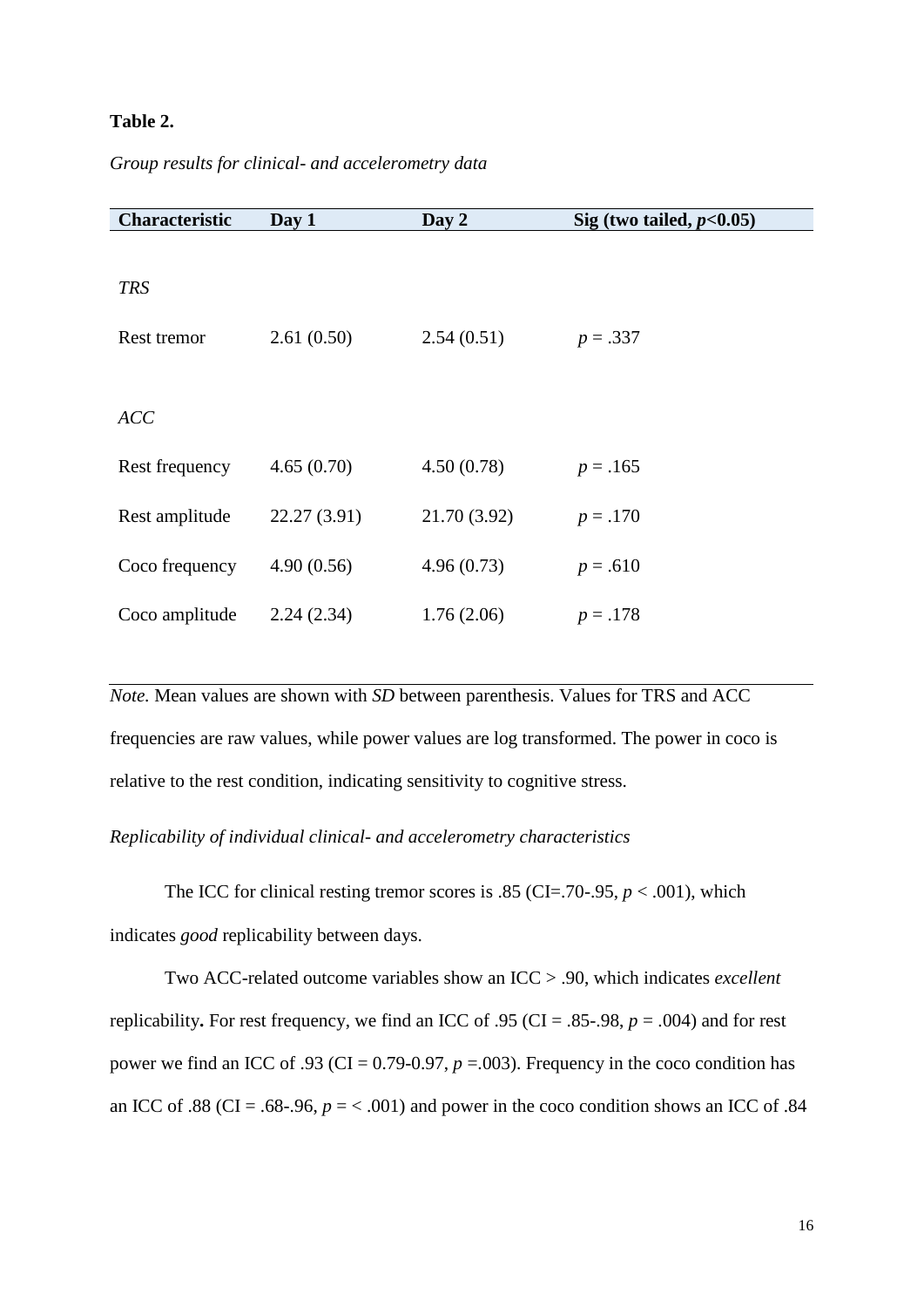$(CI = .67-.94, p < .001)$ , thus replicability is classified as *good*. Figure 2 is a visual representation of the findings.



*Figure 2.* Intra-class correlation coefficients depicted for every parameter and connected through the blue line. All values are depicted on a scale of zero (inside) to one (outside), with steps of .2 in between. The red line indicates .5; ICC's below this value are considered not replicable. The asterisk  $(*)$  indicates significant effects when tested against  $p < .05$ .

For consistency purposes, we also computed within- and between-subject differences and performed statistical analysis on these variables. As expected, we find that the withinsubject difference is significantly smaller than the between-subject difference for clinical rest tremor score ( $U = 13$ ,  $p = < .001$ ). We find the same effect for rest tremor frequency ( $U = 27$ ,  $p = 0.001$ , coco tremor frequency (*U* = 9.0, *p* = 0.004) rest power (*U* = 0.0, *p* =  $0.001$ ), coco power ( $U = 24$ ,  $p < .001$ ), indicating individual replicability and uniqueness for both clinicaland behavioral accelerometry parameters. All comparisons are one-tailed, as we hypothesize smaller within-subject differences. The results for the accelerometry data are shown in figure 3.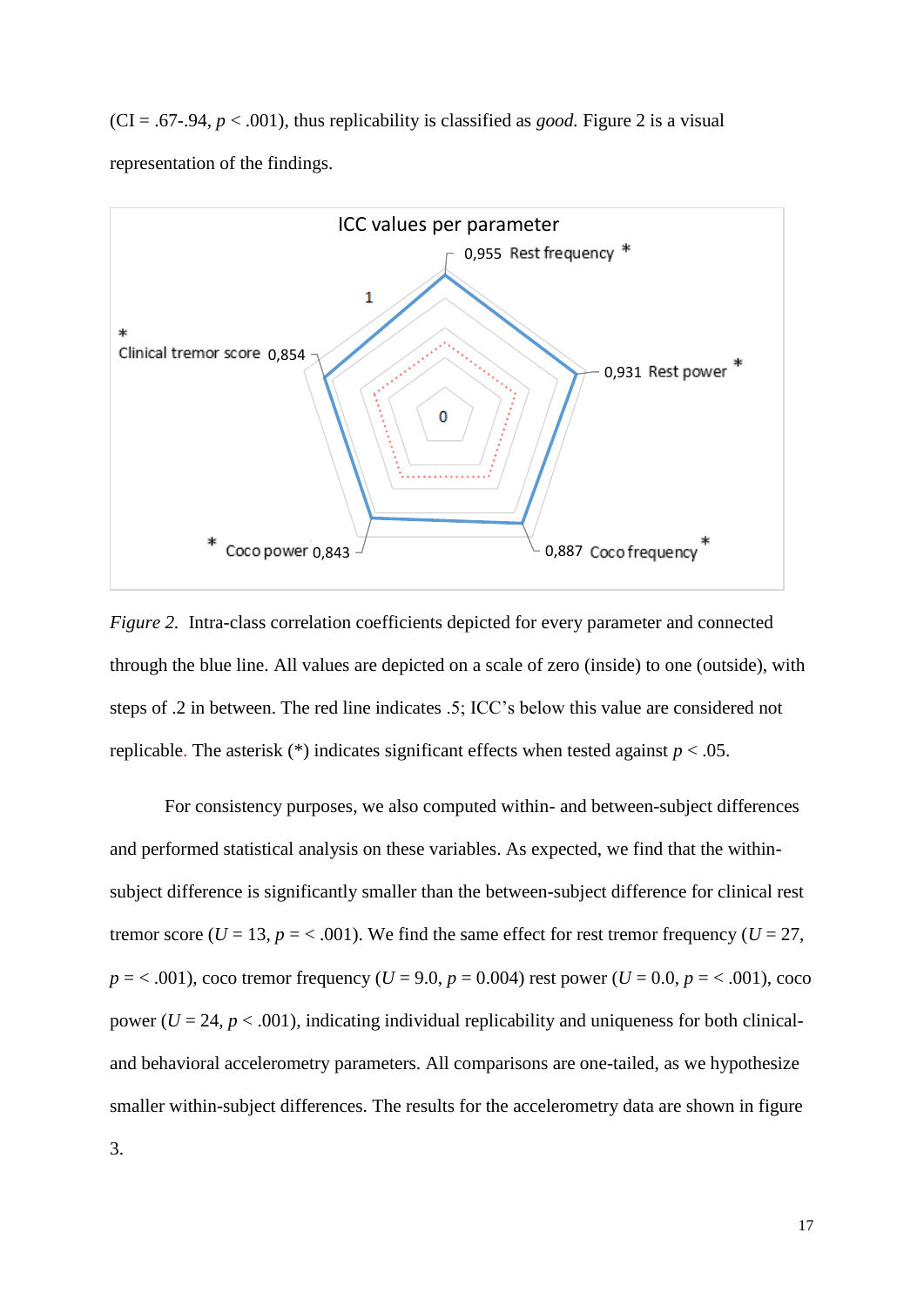

*Figure 3***.** The left panel (A) indicates frequency differences on the y-axis, where the blue bars indicate rest condition and the orange bars indicate coco condition. Within the conditions, we compared the within- to the between-subject differences. The right panel (B) shows the same but with differences in log transformed power values on the y-axis. As indicated by statistical testing, the within-subject differences are smaller than the between-subject differences for all comparisons.

# *Group level CTC-network results*

We used concurrent accelerometry-fMRI to identify the tremor-amplitude related network. Masks for the contralateral motor cortex and the ipsilateral cerebellum were used based on the findings of Helmich *et al.,* (2011). The mask of the ventrolateral thalamus is based on the paper by Dirkx *et al.,* (2017). Group effects for both days separately are shown in figure 4.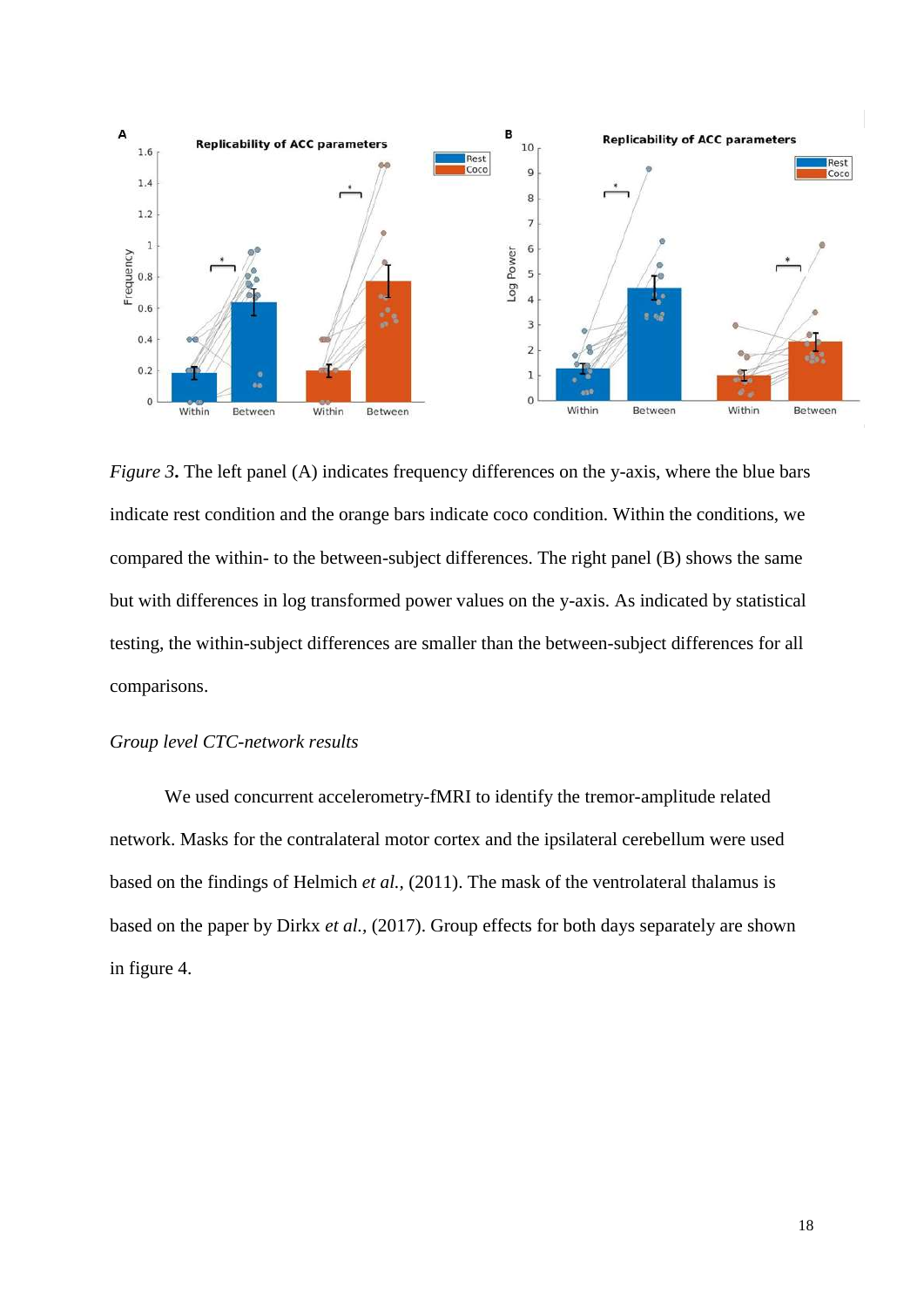

*Figure 4.* Group level results of two independent masked regression analyses with both the amplitude and first derivative regressor in the model. Figure shows areas that correlate with tremor amplitude-related activity (z-contrast on the amplitude regressor shown at a threshold of  $p < .05$  using an intensity threshold of  $Z > 3.1$ ). The right-side is the side contralateral to the tremor.

Panel A displays tremor-related activity on day one in the contralateral motor cortex ( $p=0.025$ , 9 voxels) and the ipsilateral cerebellum ( $p < .001$ , 18 voxels). Panel B displays significant tremor-related activity on day two, localized to the motor cortex ( $p < .001, 56$ ) voxels), and the cerebellum ( $p < .001$ , 38 voxels). The contralateral ventrolateral thalamus shows significant tremor-related activity on day two only ( $p = .002, 7$  voxels).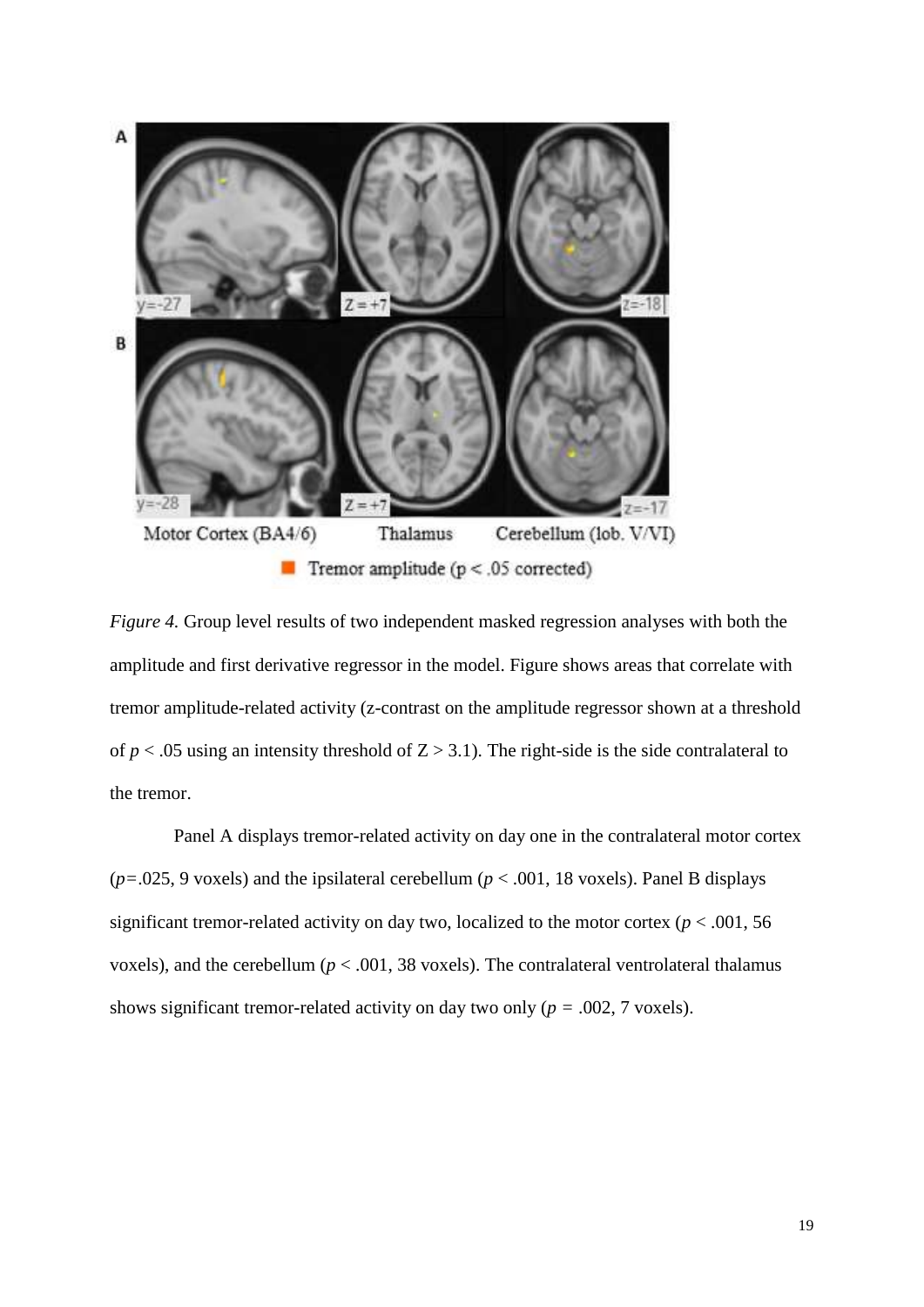## *Replicability of CTC-network*

Using fslcc, we tested the stability of the spatial pattern of activation within the tremor-amplitude related network: the contralateral motor cortex, the ventrolateral thalamus, and the ipsilateral cerebellum. Besides our ROI's, we used the primary visual cortex as a control region to help interpretation. We expect the within-subject correlation to be higher than the between-subject correlation for the regions of the CTC-circuit.

We do not find significant differences in correlation values for the motor cortex  $(U =$ 71,  $p = .25$ ) the cerebellum ( $U = 72$ ,  $p = .27$ ), or the thalamus ( $U = 57$ ,  $p = .08$ ). For the primary visual cortex, we also find no significant differences in spatial correlation values within- versus between-subjects ( $U = 66$ ,  $p = .18$ ). Figure 5 is a visual representation of the results.



*Figure 5.* Within- and between-subject correlations in the motor cortex, the ventrolateral thalamus, the ipsilateral cerebellum, and the primary visual cortex. WS=within-subject; BS=between-subject.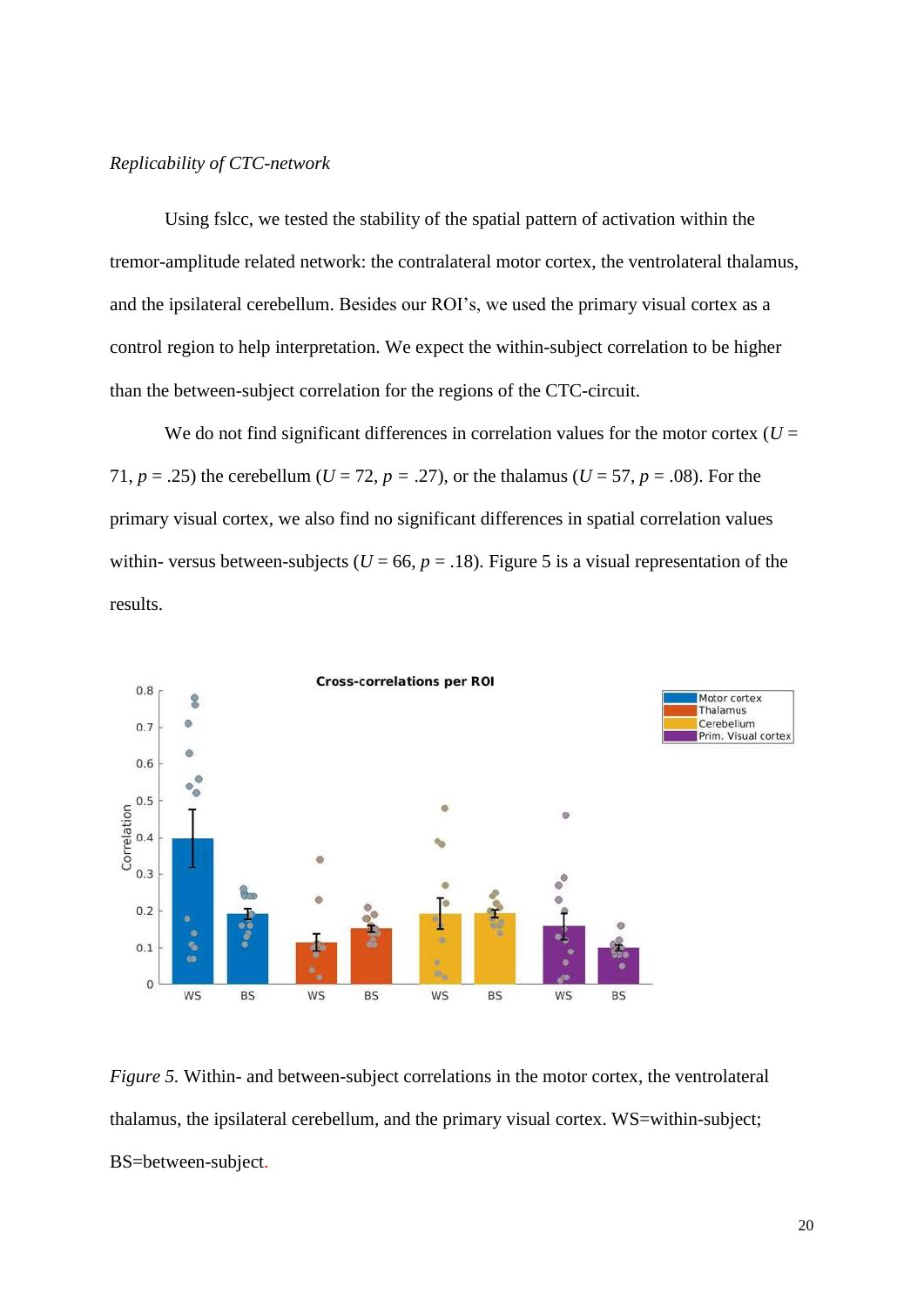## *Replicability of the Peak Activation Location*

Between and within-subject Euclidean distances were calculated for each unilateral ROI in the tremor-amplitude related network and for the visual cortex as a control region. We expect the within-subject distance to be smaller than the between-subject distance, since this would indicate replicability and uniqueness. We find no significant differences when comparing within- and between-subject distances, nor for the motor cortex ( $U = 74$ ,  $p = .30$ ), the ventrolateral thalamus ( $U = 59$ ,  $p = .19$ ), and the cerebellum ( $U = 61$ ,  $p = .24$ ). We find significantly smaller within- than between-subject distances for the primary visual cortex  $(U =$ 6,  $p < .001$ ) Figure 6 is a visual representation of the results.



*Figure 6.* Within (WS)- and between-subject (BS) distances in the motor cortex, the ventrolateral thalamus, the ipsilateral cerebellum and the primary visual cortex. Distance is depicted in voxels.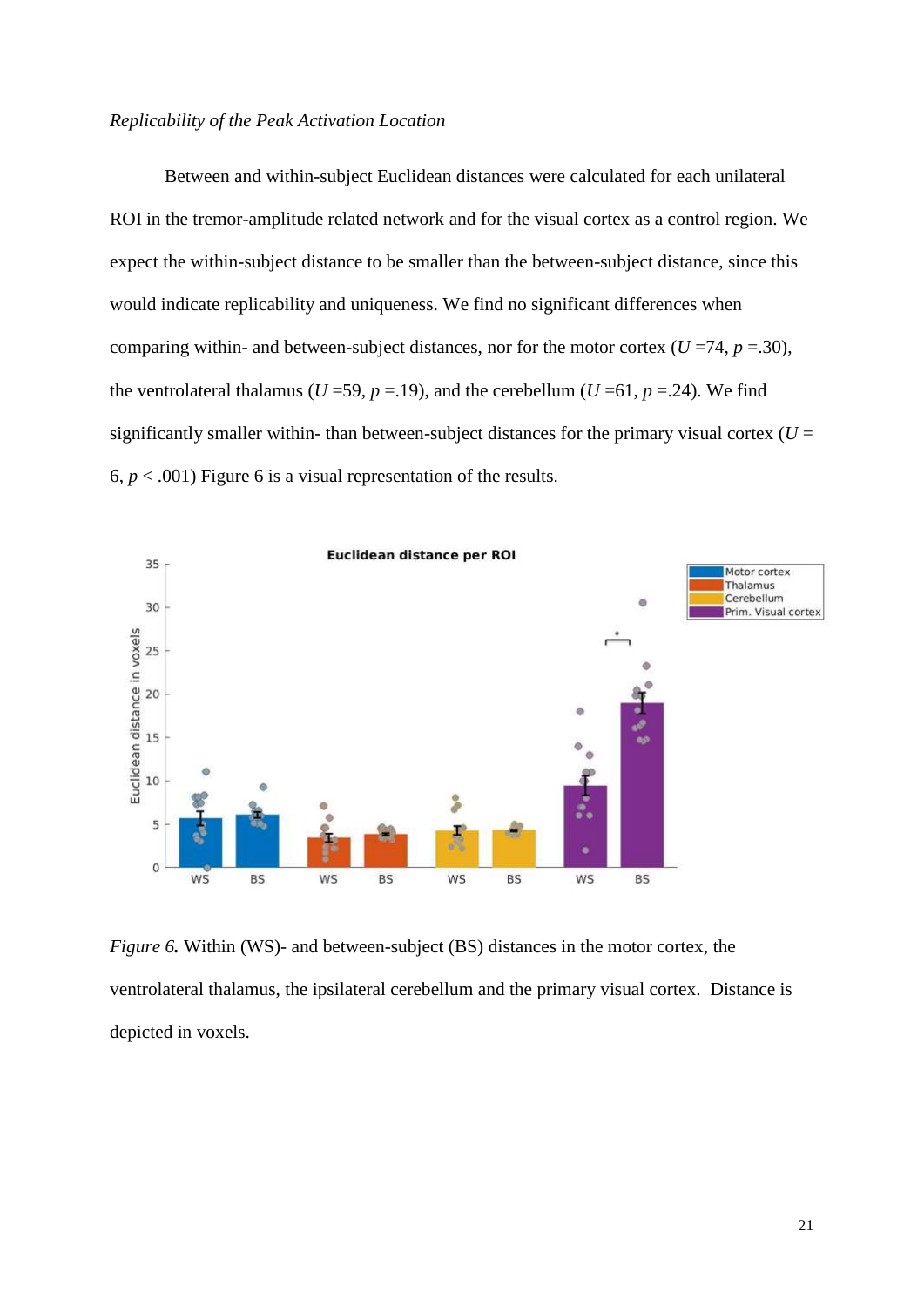## **Discussion**

We investigated whether tremor-related characteristics are replicable (indicating stability over time) and unique to an individual (i.e. differ between subjects). Our analysis of clinical- and behavioral tremor characteristics revealed significantly smaller differences within- then between subjects for all parameters, which indicates that it is unique to an individual and stable over time.

We found ICC values ranging from .80-.97, with rest frequency as most stable, followed by rest amplitude. Previous studies support that the group-average tremor frequency is relatively stable over time, as indicated by a longitudinal study by Hellwig et al (2009), where they measured patients once per year for two- to four consecutive years. They find that tremor-frequency on average decreases with 0.09 Hz per year and thus remains relatively stable. Tremor amplitude is found to be more variable over longer time courses. Thielgen *et al.,* (2004) show data of a 10-hour EMG measurement of two patients clearly showing diurnal variations in tremor amplitude. Amplitude has further been assessed using a wearable accelerometry sensor over a 24-hour period where daily variation in amplitude was found over a group of 25 PD-patients (Smeja et al., 1999). They also find variance in the amplitudetimeseries between-subjects (i.e. one patient where tremor amplitude was highest during the night while for another patient it was highest between 2-4am) and within-subject (i.e. the overall amplitude of one patient was decreased by 15% three weeks later while the pattern of daily variation stayed relatively stable). Our study might not observe these diurnal variations because we only measure tremor for a small amount of time instead of over the day, thereby decreasing the effect of spontaneous diurnal variations. Moreover, during our study we measure tremor in a standardized environment, while the latter studies record tremor during daily activities. This might explain why we find more stable results, and it would indicate that variability of tremor amplitude is possibly context- and time-of-day-dependent. Furthermore,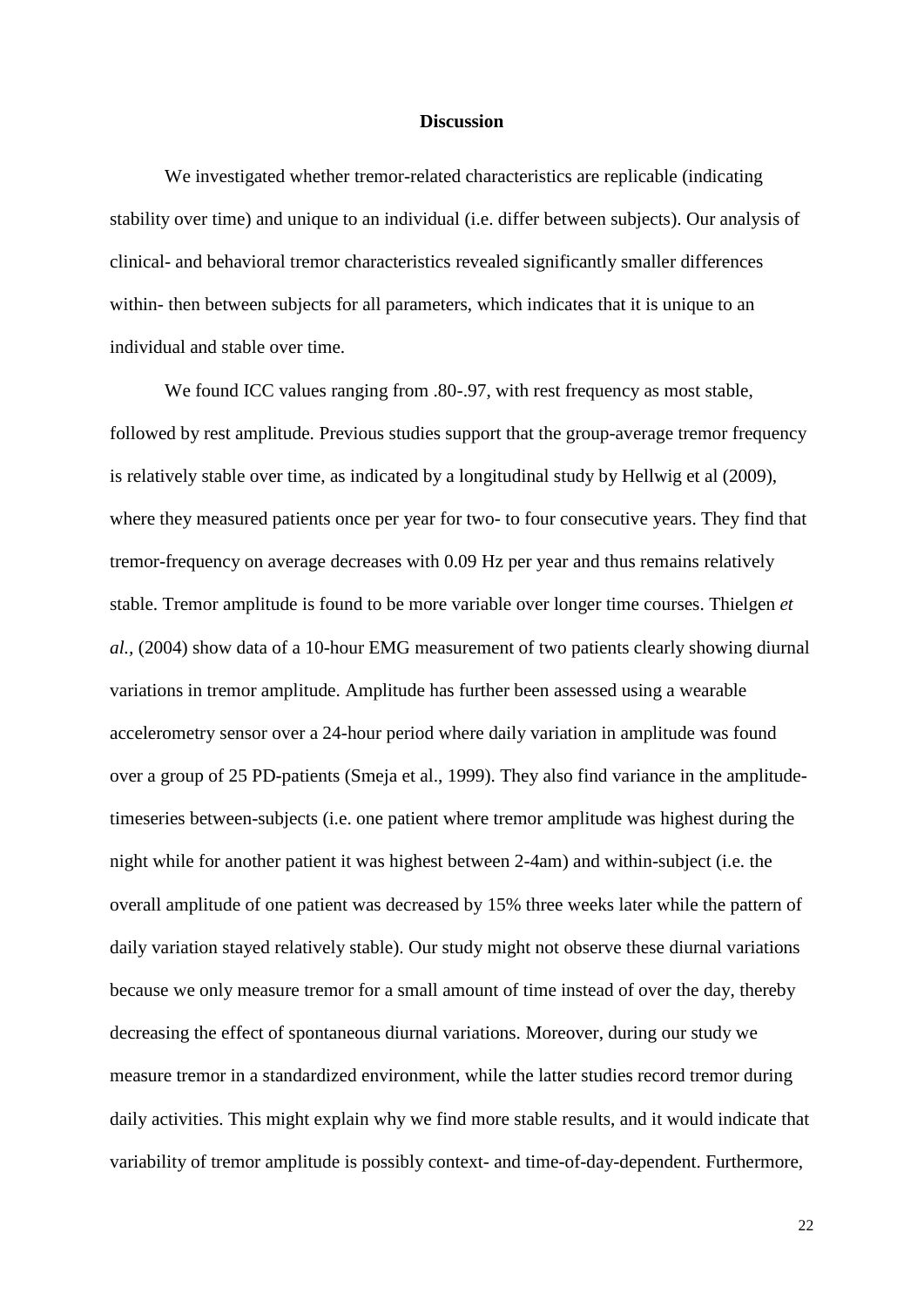it is striking that our results indicate that amplitude in rest is more replicable than frequency and amplitude during cognitive-coactivation. A previous study by Zach *et al* (2017) investigated the effect of cognitive-coactivation on the variability of tremor amplitude in the same standardized environment using the same trial time. They found that cognitivecoactivation significantly decreased tremor variability (indicated by a lower coefficient of variation) when compared to rest tremor, which would point towards higher replicability of coco-amplitude. We thus additionally examined the coefficient of variation (COV) of our rest and cognitive-coactivation data to test for the hypothesis of a ceiling-effect, i.e. the hypothesis that tremor during coco increases to roughly the same level for all participants, thus decreasing the uniqueness and decreasing the ICC. Our data indicates no significant difference in COV between rest and cognitive co-activation over days, thus this would not explain our results. Our finding of relatively lower replicability within the cognitivecoactivation condition also cannot be explained by subjects being more susceptible to cognitive stress on either day, since we find no differences between days regarding sensitivity to cognitive-coactivation. Additionally, one might argue that, besides the cognitive stress induced by our design, there are other session-specific stressors (e.g. private issues, reduced sleep) that could have influenced tremor amplitude**,** thereby inducing differences between days, thus increasing variance and decreasing the ICC. However, since we would expect these factors to influence all parameters within one day equally, it cannot explain why coco-related characteristics are relatively less replicable than rest-parameters. Thus, it is striking that both cognitive co-activation and rest condition show good-to-excellent replicability and uniqueness, but it should be taken into account that our study only incorporated 13 subjects, increasing the possibility of finding false-positive results. We conclude that it could be relevant to use these parameters as part of a *fingerprint* that might be used to differentiate patients into different groups (e.g. different speed of disease progression) and in the future to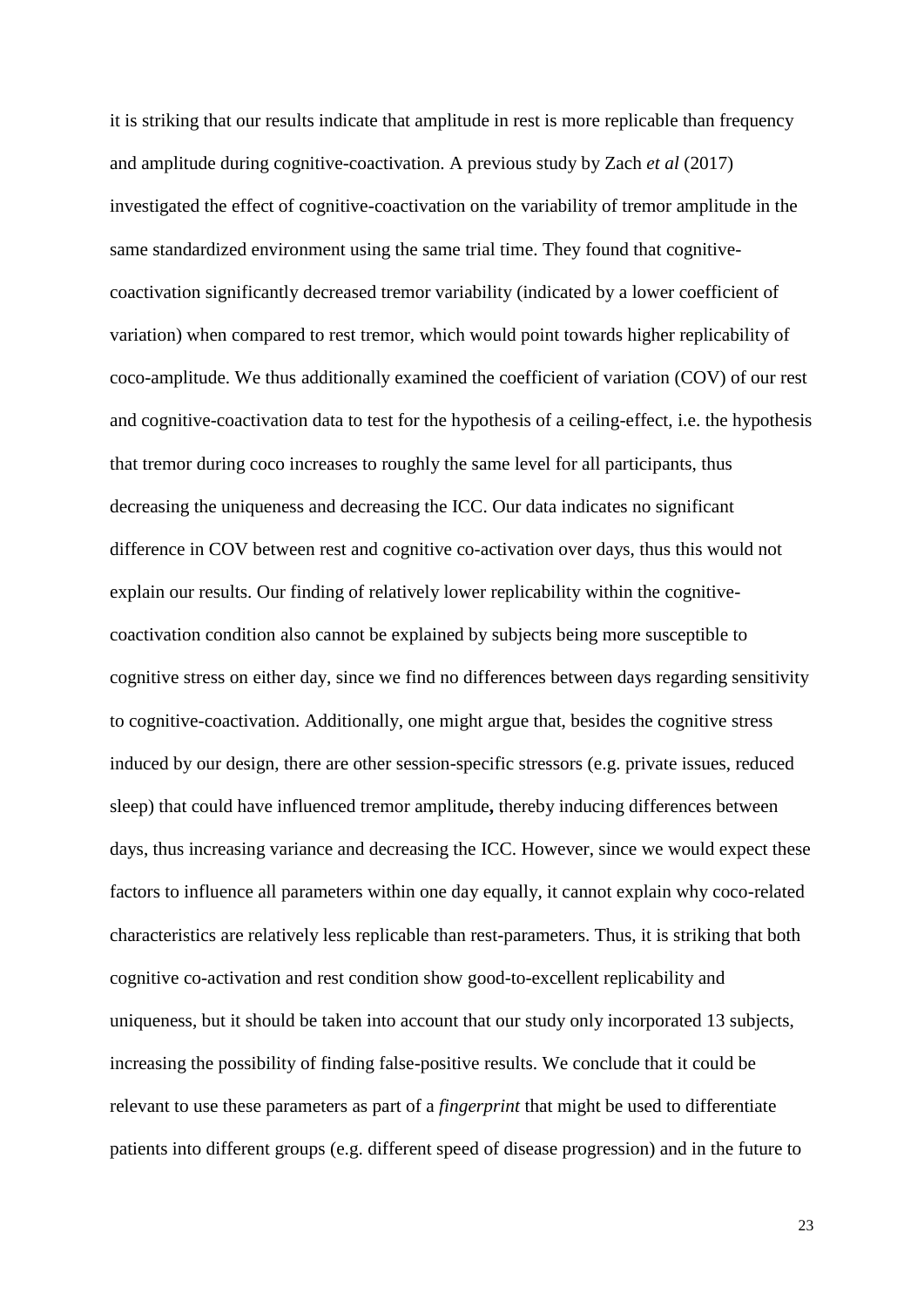predict possible treatments*.* However, first it is important that our findings are reproduced using a larger sample size. If our findings are reliably found in independent cohorts, future studies might focus on identifying possible underlying groups of patients.

Our group-level fMRI results indicate that the CTC-circuit is involved in tremor amplitude, as earlier established by Helmich *et al.* (2011). We find significant activation in the motor cortex and cerebellum on both days, and for the thalamus on day two only. Although relevance of the CTC-network in tremor-related activity is independently established in our cohort, it is striking that we find relatively better group-level results for day two (e.g. thalamic activation and larger clusters). We tested for a difference in movement, but the relative movement during the fMRI scan did not differ significantly between days, thus this cannot explain this finding.

We tested two fMRI parameters for uniqueness and stability. Individual tremor activation maps did not show significantly higher spatial correlation within-subjects than between-subjects for any of our ROI's. It is important to note that the variance in the withinsubject correlations is relatively high for the motor cortex, indicating a bimodal pattern in the distribution of the correlations. About half of the subjects show high within-subject correlational values  $(> 0.6)$ , while the other half shows extremely low correlational values  $(< .2)$ , while no subject shows a correlation between 0.2 and 0.6. This might indicate that there are underlying factors that influence our findings by producing a bimodal pattern, specifically in the motor cortex.

Furthermore, we do not observe significant difference in within- versus betweensubject distances between peak activations in either of the ROI's, but we do find significantly lower within-subject distances in the visual cortex when compared to between-subject distances. This implies that the location of the peak activation in V1 is replicable and unique, while the amplitude within each ROI of the CTC-network is not. We tested this parameter

24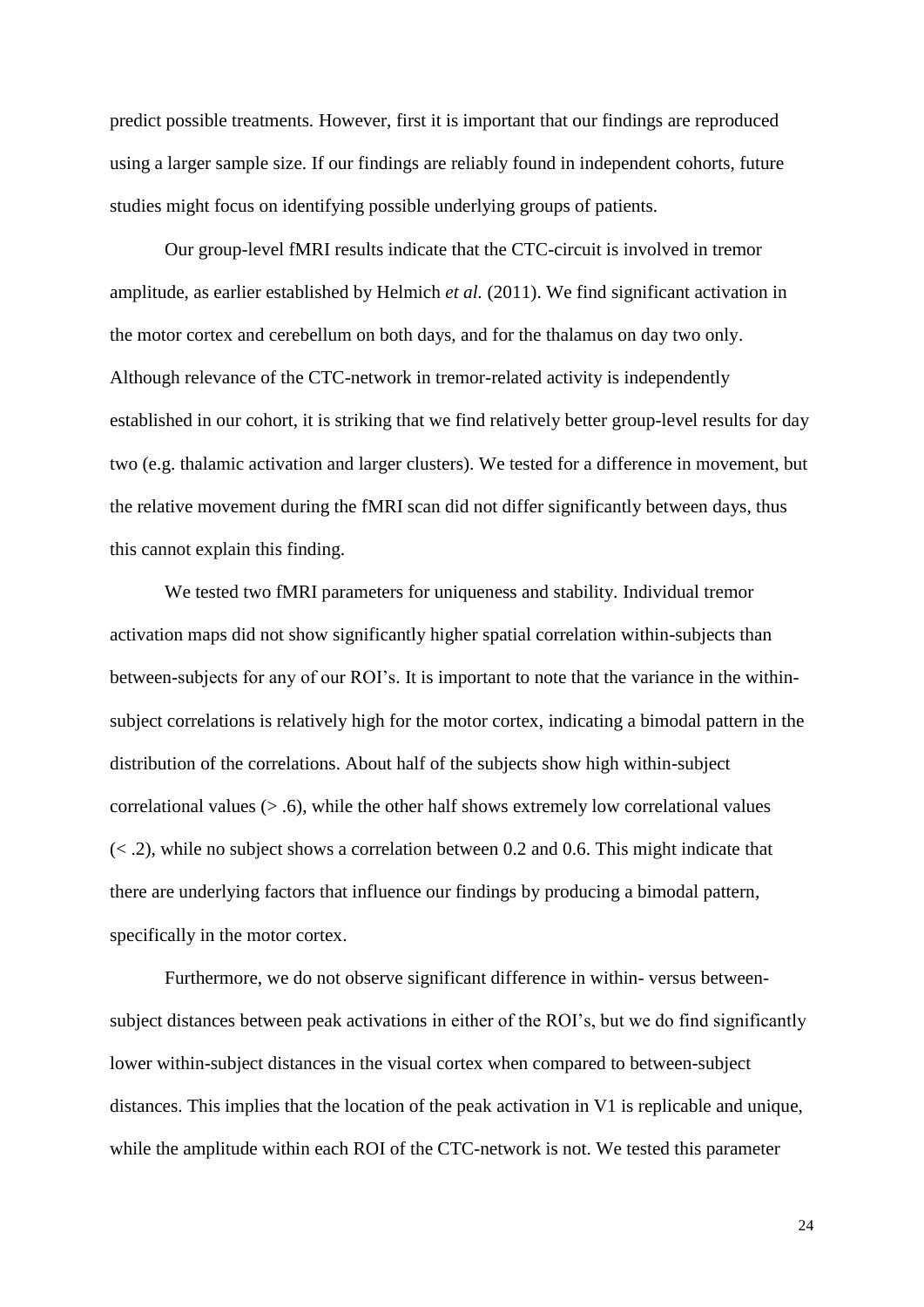because of its possible informative value for clinical practice, such as finding the optimal location for placement of deep-brain stimulation electrodes or focused ultrasound. A similar bimodal pattern as in spatial correlations is observed in the results for Euclidean distances of peak activation from the two sessions. We find either relatively high within-subject distances in the motor cortex ( $> 7.5$  voxels/15 mm), or relatively low ( $< 5$  voxels/10 mm) withinsubject distances. Thus, this again indicates the probability of different underlying groups of patients. Moreover, our results, especially the low replicability of peak activation location, indicate that this parameter will most likely not be informative for physicians in making decisions about DBS and focused ultrasound targeting locations. For example, there is an average variance in DBS location sites between subjects of two millimeters in the subthalamic nucleus (Klein *et al*, 2012). Since the average variance in location is much smaller than the distances in the location of the maximum amplitude, our parameter will probably not be informative. Nevertheless, methodological confounds could have played a role. Again it is possible that inaccuracies of registration cause deviations in the location of the peak activation. Moreover, subjects could have had a different positioning of their arms during the two fMRI sessions. For example, minor changes in the support of the lower arms (e.g. by the pillows) cause have altered the tremor-movement, which would likely influence the location of the activation. Additionally, tremor severity might be different between sessions by means of daily variation, which could also possibly influence the nature of the tremor-movement. Amplitude-related parameters as used in our study might not be the optimal parameters for fingerprinting*.* Future studies might focus on identifying possible fingerprint characteristics of non-amplitude related fMRI parameters, such as effective connectivity between different nodes of the CTC-network.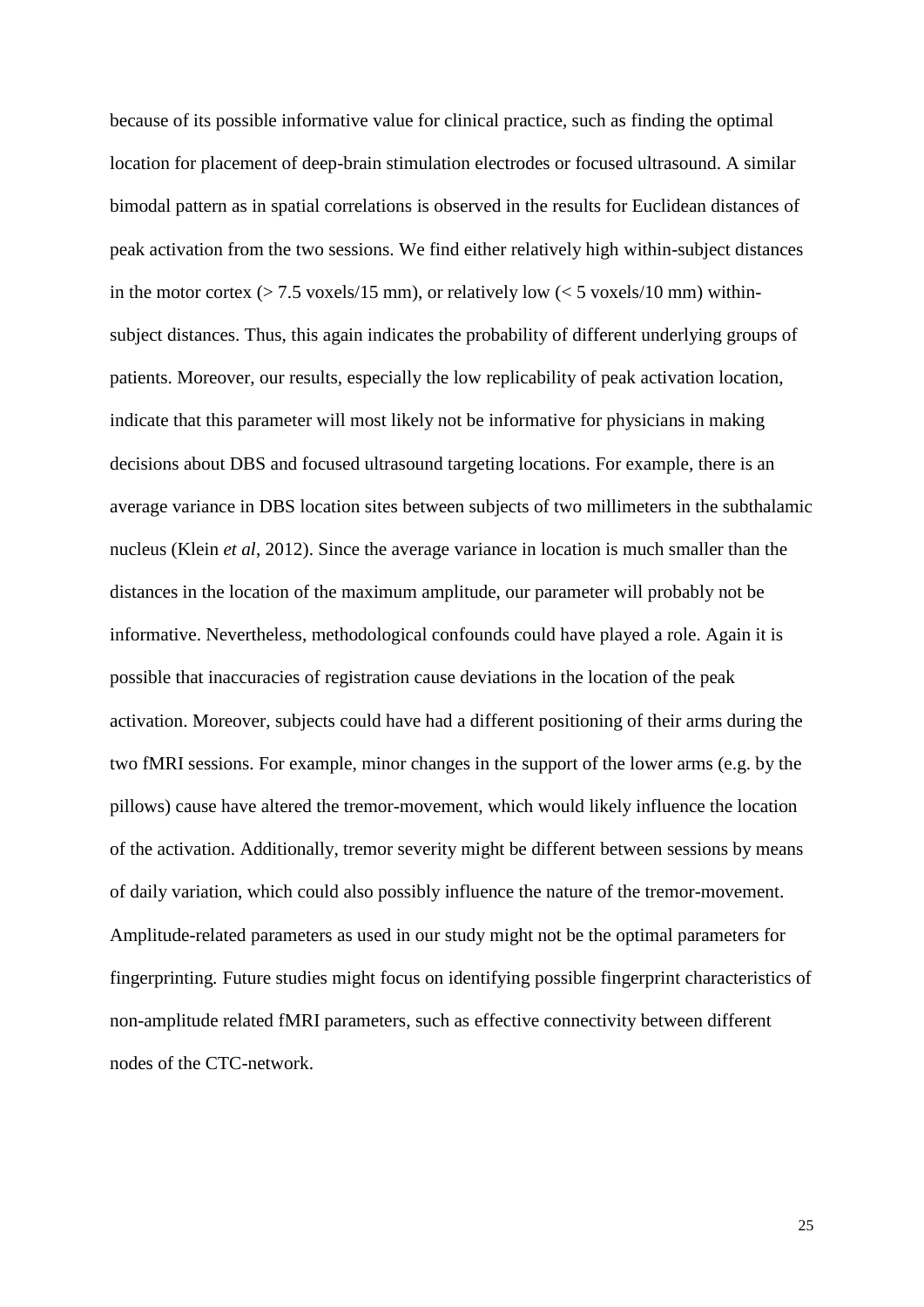#### *Interpretational Issues*

It should be mentioned that, on day two, almost all measurements took place at a later time of day (about 1.5 h), so diurnal variations (i.e. variations due to the time of the day) and medication effects (i.e. passed time since the last medication intake) cannot be excluded. However, there was no increase in tremor amplitude between days, which indicates that there was no major effect of time or medication intake. Also, all patients received 16-minutes of transcranial alternating current stimulation (outside the scanner) at individual tremorfrequency over the motor cortex on day two. This was always at least 30 minutes before both the accelerometry- and accelerometry-fMRI measurement. Research on the after-effects of tACS indicate that after 15-minute stimulation between 5-20 Hz, the duration of the aftereffect (e.g. excitability of the motor cortex) is around 10 minutes (Schutter and Hortensius, 2011). Therefore, we do not expect the stimulation to have an effect on our findings.

## **Conclusion**

In this study we identified clinical- and accelerometry parameters, such as frequency and amplitude, as highly replicable between sessions. We additionally find that these parameters are unique to an individual. Therefore, these parameters might be suitable for *fingerprinting,* i.e. identifying different groups of patients based on these characteristics. A larger follow-up study is required to assess the reliability of our findings. Moreover, we find no significant differences for spatial correlation and Euclidean distances in our ROI's. Although results for the Euclidean distances and spatial correlations in the motor cortex show a trend towards significance, their informative value for clinical practice seems limited. Moreover, since our study is based on 13 patients, we have to acknowledge that our small sample might reduce the reliability of our results.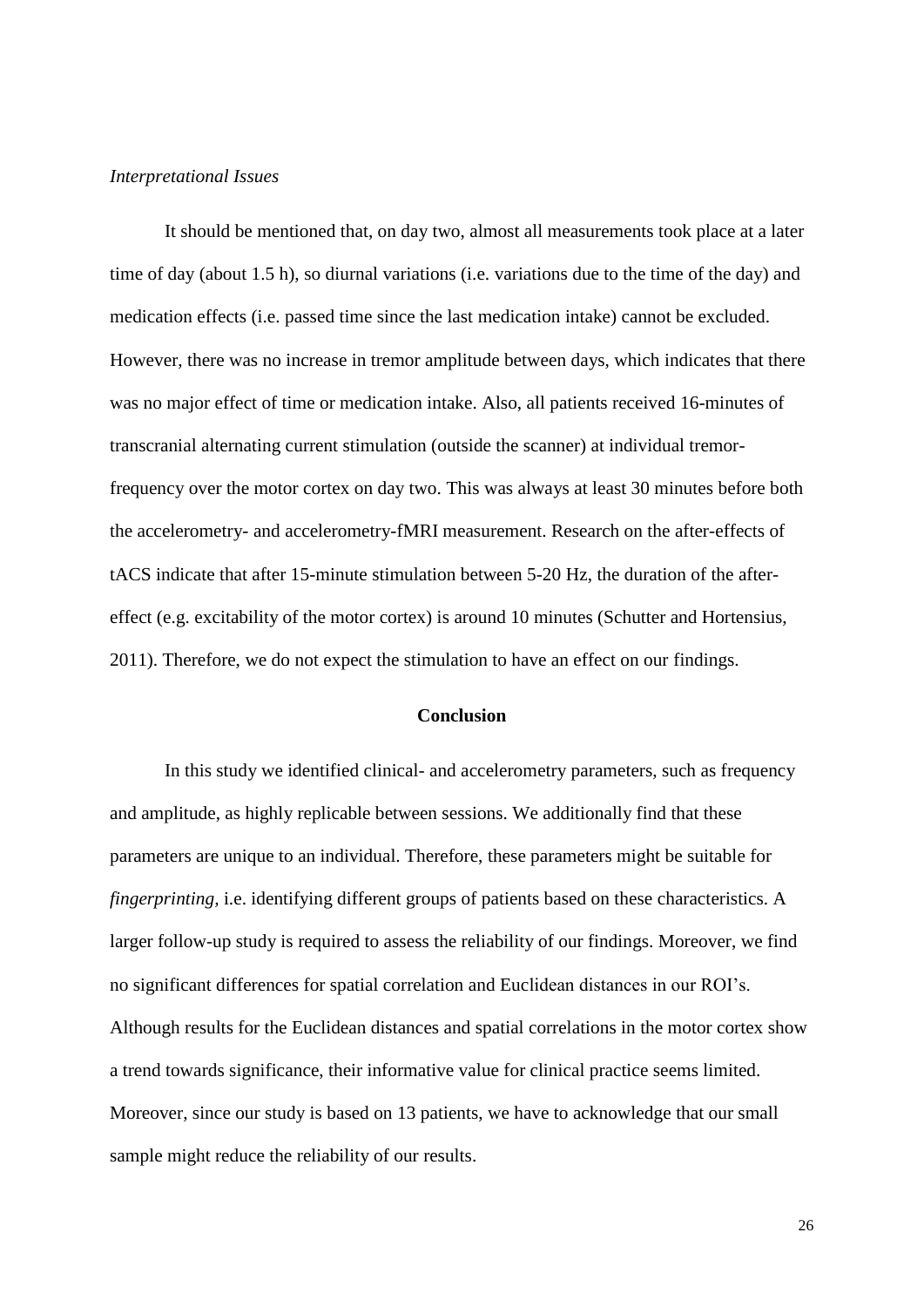### **References**

- Bezard, E., Dovero, S., & Prunier, C. (2001). Relationship between the appearance of symptoms and the level of nigrostriatal degeneration in a progressive 1-methyl-4-phenyl-1,2,3,6 tetrahydropyridine-lesioned macaque model of Parkinson's disease. *Journal of Neuroscience, 21,* 6853-6861.
- Budzianowska, A., & Honczarenko, K. (2008). Assessment of rest tremor in Parkinson's disease. *Journal of Neurological Surgery, 42*, 12–21.
- Deuschl, G., Bain, P., & Brin, M. (1989). Consensus statement of the Movement Disorder Society on Tremor. Ad Hoc Scientific Committee. *Movement Disorders, 13*, 2-23.
- [Dirkx, M.F.](https://www.ncbi.nlm.nih.gov/pubmed/?term=Dirkx%20MF%5BAuthor%5D&cauthor=true&cauthor_uid=28073788), den Ouden, H.E., [Aarts, E.](https://www.ncbi.nlm.nih.gov/pubmed/?term=Aarts%20E%5BAuthor%5D&cauthor=true&cauthor_uid=28073788)[, Timmer, M.H.](https://www.ncbi.nlm.nih.gov/pubmed/?term=Timmer%20MH%5BAuthor%5D&cauthor=true&cauthor_uid=28073788), [Bloem, B.R.](https://www.ncbi.nlm.nih.gov/pubmed/?term=Bloem%20BR%5BAuthor%5D&cauthor=true&cauthor_uid=28073788), [Toni, I,](https://www.ncbi.nlm.nih.gov/pubmed/?term=Toni%20I%5BAuthor%5D&cauthor=true&cauthor_uid=28073788) [& Helmich,](https://www.ncbi.nlm.nih.gov/pubmed/?term=Helmich%20RC%5BAuthor%5D&cauthor=true&cauthor_uid=28073788) R.C. (2017). Dopamine controls Parkinson's tremor by inhibiting the cerebellar thalamus. *Brain, 140*(3), 721-734.
- Finn, E. S., Shen, X., Scheinost, D., Rosenberg, M. D., Huang, J., Chun, M. M., Papademetris, X.., & Constable, R. T. (2015). Functional connectome fingerprinting: identifying individuals using patterns of brain connectivity. *Nature neuroscience*, *18*(11), 1664-71.
- Hellwig, B., Mund, P., Schelter, B., Guschlbauer, B., Timmer, J., & Lücking, C.H. (2009). A longitudinal study of tremor frequencies in Parkinson's disease and essential tremor. *Clinical Neurophysiology, 120*(2), 431-435.
- Fahn S, Tolosa E, & Marín C. (1993) Clinical rating scale for tremor. In: Jankovic J, Tolosa E, editors. Parkinson's disease and movement disorders. 2nd ed. Baltimore: Williams & Wilkins; pp. 225–234.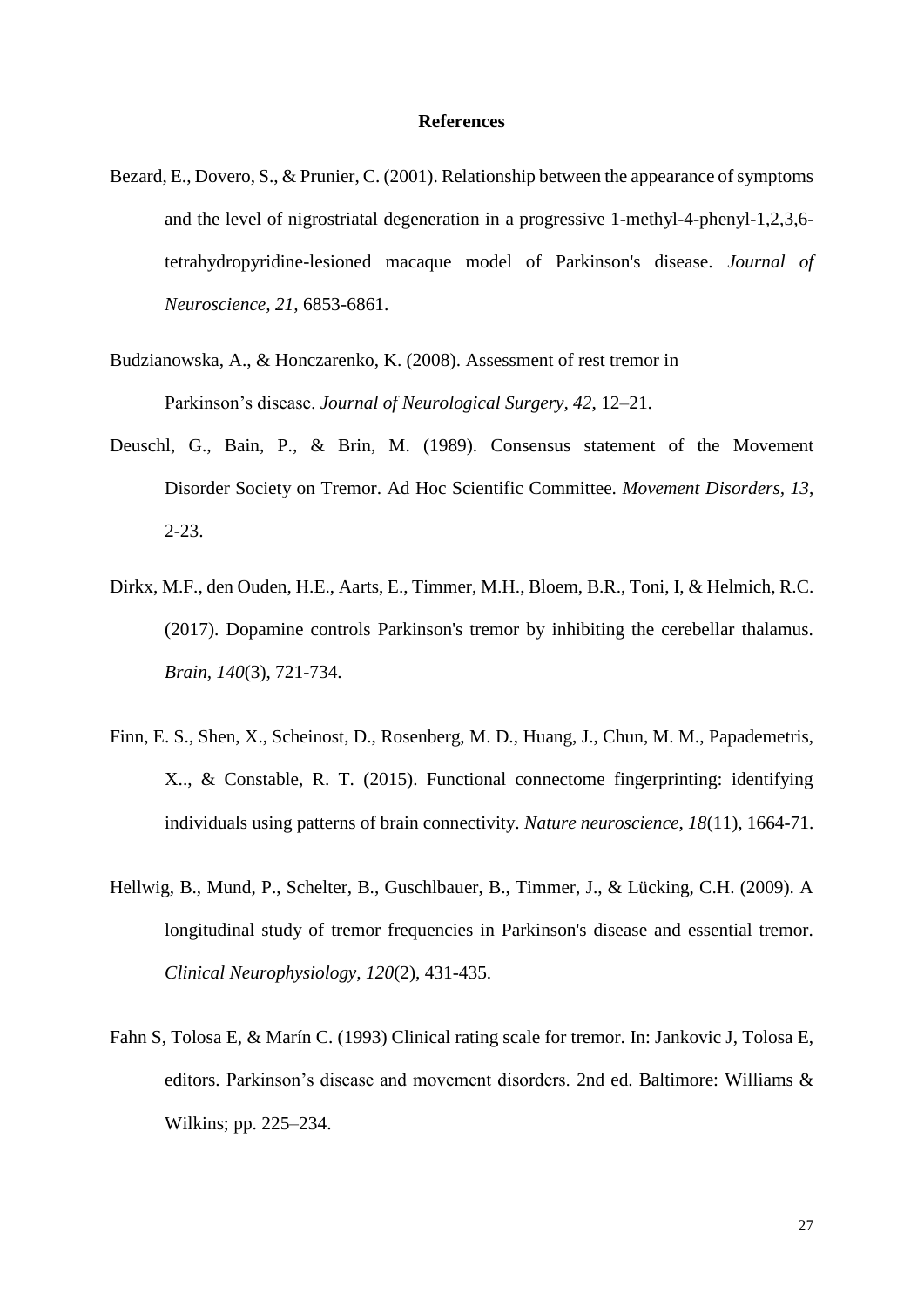- Fearnley, J.M., Lees, A.J. (1991). Ageing and Parkinson's disease: substantia nigra regional selectivity. *Brain*, *114*(5), 2283-2301.
- Helmich, R.C., Janssen, M.J., Oyen, W.J., Bloem, B.R., & Toni, I. (2011). Pallidal dysfunction drives a cerebellothalamic circuit into Parkinson tremor. *Annals of Neurology, 69*(2), 269-281.
- Helmich, R.C., Hallet, M., Deuschl, G., Toni, I., & Bloem, B.R. (2012). Cerebral causes and consequences of parkinsonian resting tremor: a tale of two circuits? *Brain, 135*, 3206- 3226.
- Kish, S.J., Shannak, K., & Hornykiewicz, O. (1988). Uneven Pattern of Dopamine Loss in the Striatum of Patients with Idiopathic Parkinson's Disease. *New England Journal of Medicine, 318*, 876-880.
- Klein, J.C, Barbe, M.T., Seifried, S., Baudrexel, M. Runge., M., Maarouf, M., Gasser, E., Hattingen, T., Liebig, R., Deichmann, L., Timmermann, L., Weise, R. (2012). The tremor network targeted by successful VIM deep brain stimulation in humans. *Neurology*, *78*(11), 787-795.
- Koo, T. K., & Li, M. Y. (2016). A Guideline of Selecting and Reporting Intraclass Correlation Coefficients for Reliability Research. *Journal of chiropractic medicine*, *15*(2), 155-63.
- Jenkinson, M., Beckmann, C.F., Behrens, T.E., Woolrich, M.W., & Smith, S.M. (2012). FSL. *Neuroimage, 62*, 782:790.
- Oostenveld, R., Fries, P., Maris, E., & Schoffelen, J. M. (2010). FieldTrip: Open source software for advanced analysis of MEG, EEG, and invasive electrophysiological data. *Computational intelligence and neuroscience*, *201*, 156-869.